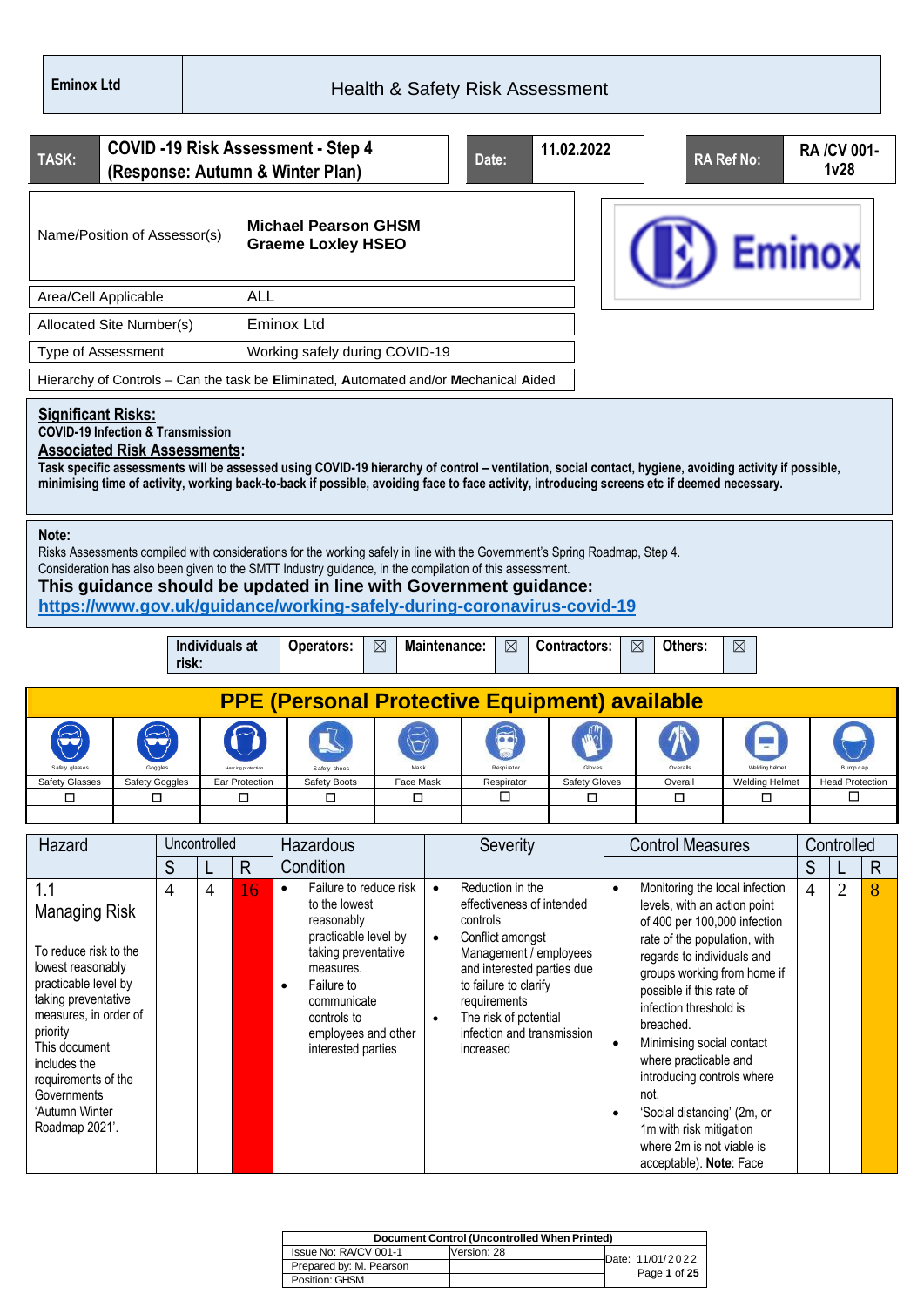|     |                |                |    |           |             |           |                           |           | coverings are not                  |                |                |   |
|-----|----------------|----------------|----|-----------|-------------|-----------|---------------------------|-----------|------------------------------------|----------------|----------------|---|
|     |                |                |    |           |             |           |                           |           | considered to be mitigation.       |                |                |   |
|     |                |                |    |           |             |           |                           | $\bullet$ | Further mitigating actions         |                |                |   |
|     |                |                |    |           |             |           |                           |           | taken where social                 |                |                |   |
|     |                |                |    |           |             |           |                           |           | distancing is not possible,        |                |                |   |
|     |                |                |    |           |             |           |                           |           | and the tasks are deemed           |                |                |   |
|     |                |                |    |           |             |           |                           |           | necessary through process          |                |                |   |
|     |                |                |    |           |             |           |                           |           | specific risk assessments.         |                |                |   |
|     |                |                |    |           |             |           |                           | $\bullet$ | Providing adequate                 |                |                |   |
|     |                |                |    |           |             |           |                           |           | ventilation.                       |                |                |   |
|     |                |                |    |           |             |           |                           | $\bullet$ | Ensuring that workers and          |                |                |   |
|     |                |                |    |           |             |           |                           |           | customers who feel unwell          |                |                |   |
|     |                |                |    |           |             |           |                           |           | stay at home and do not            |                |                |   |
|     |                |                |    |           |             |           |                           |           | attend work                        |                |                |   |
|     |                |                |    |           |             |           |                           |           |                                    |                |                |   |
|     |                |                |    |           |             |           |                           | $\bullet$ | Promote and encourage              |                |                |   |
|     |                |                |    |           |             |           |                           |           | regular handwashing and            |                |                |   |
|     |                |                |    |           |             |           |                           |           | surface cleaning                   |                |                |   |
|     |                |                |    |           |             |           |                           | $\bullet$ | Home Workers to be                 |                |                |   |
|     |                |                |    |           |             |           |                           |           | supported with MHFA /EAP           |                |                |   |
|     |                |                |    |           |             |           |                           |           | / wellbeing/ lone worker and       |                |                |   |
|     |                |                |    |           |             |           |                           |           | DSE considerations.                |                |                |   |
|     |                |                |    |           |             |           |                           | $\bullet$ | Further mitigating actions         |                |                |   |
|     |                |                |    |           |             |           |                           |           | taken where reducing social        |                |                |   |
|     |                |                |    |           |             |           |                           |           | contact is not possible, and       |                |                |   |
|     |                |                |    |           |             |           |                           |           | the tasks are deemed               |                |                |   |
|     |                |                |    |           |             |           |                           |           | necessary through process          |                |                |   |
|     |                |                |    |           |             |           |                           |           | specific risk assessments.         |                |                |   |
|     |                |                |    |           |             |           |                           | $\bullet$ | Considerations given as to         |                |                |   |
|     |                |                |    |           |             |           |                           |           | whether people doing the           |                |                |   |
|     |                |                |    |           |             |           |                           |           | work are especially                |                |                |   |
|     |                |                |    |           |             |           |                           |           | vulnerable to COVID-19,            |                |                |   |
|     |                |                |    |           |             |           |                           |           |                                    |                |                |   |
|     |                |                |    |           |             |           |                           |           | with mitigating actions to         |                |                |   |
|     |                |                |    |           |             |           |                           |           | safeguard where necessary.         |                |                |   |
|     |                |                |    |           |             |           |                           | $\bullet$ | <b>Mitigating actions include:</b> |                |                |   |
|     |                |                |    |           |             |           |                           |           | Further increasing the             |                |                |   |
|     |                |                |    |           |             |           |                           |           | frequency of hand washing          |                |                |   |
|     |                |                |    |           |             |           |                           |           | and surface cleaning.              |                |                |   |
|     |                |                |    |           |             |           |                           |           | Keeping the activity time          |                |                |   |
|     |                |                |    |           |             |           |                           |           | involved as short as               |                |                |   |
|     |                |                |    |           |             |           |                           |           | possible. Using screens or         |                |                |   |
|     |                |                |    |           |             |           |                           |           | barriers to separate people        |                |                |   |
|     |                |                |    |           |             |           |                           |           | from each other.                   |                |                |   |
|     |                |                |    |           |             |           |                           |           | Using back-to-back or side-        |                |                |   |
|     |                |                |    |           |             |           |                           |           | to-side working (rather than       |                |                |   |
|     |                |                |    |           |             |           |                           |           | face-to-face) whenever             |                |                |   |
|     |                |                |    |           |             |           |                           |           | possible.                          |                |                |   |
|     |                |                |    |           |             |           |                           |           | Reducing the number of             |                |                |   |
|     |                |                |    |           |             |           |                           |           | people each person has             |                |                |   |
|     |                |                |    |           |             |           |                           |           | contact with by using 'fixed       |                |                |   |
|     |                |                |    |           |             |           |                           |           | teams or partnering' (so           |                |                |   |
|     |                |                |    |           |             |           |                           |           | each person works with only        |                |                |   |
|     |                |                |    |           |             |           |                           |           | a few others).                     |                |                |   |
|     |                |                |    |           |             |           |                           | $\bullet$ | Discouraging shouting:             |                |                |   |
|     |                |                |    |           |             |           |                           |           |                                    |                |                |   |
|     |                |                |    |           |             |           |                           |           | Ensuring that steps are            |                |                |   |
|     |                |                |    |           |             |           |                           |           | taken to avoid people              |                |                |   |
|     |                |                |    |           |             |           |                           |           | needing to unduly raise their      |                |                |   |
|     |                |                |    |           |             |           |                           |           | voices to each other.              |                |                |   |
| 1.2 | $\overline{4}$ | $\overline{4}$ | 16 | $\bullet$ | Failure to  | $\bullet$ | Reduction in the          | $\bullet$ | All controls and risk              | $\overline{4}$ | $\overline{2}$ | 8 |
|     |                |                |    |           | communicate |           | effectiveness of intended |           | assessments communicated           |                |                |   |
|     |                |                |    |           | controls to |           | controls                  |           | to employees. Feedback             |                |                |   |
|     |                |                |    |           |             |           |                           |           | taken, with any concerns           |                |                |   |

| Document Control (Uncontrolled When Printed) |             |  |                  |  |  |  |  |  |  |  |
|----------------------------------------------|-------------|--|------------------|--|--|--|--|--|--|--|
| Issue No: RA/CV 001-1                        | Version: 28 |  | Date: 11/01/2022 |  |  |  |  |  |  |  |
| Prepared by: M. Pearson                      |             |  | Page 2 of 25     |  |  |  |  |  |  |  |
| Position: GHSM                               |             |  |                  |  |  |  |  |  |  |  |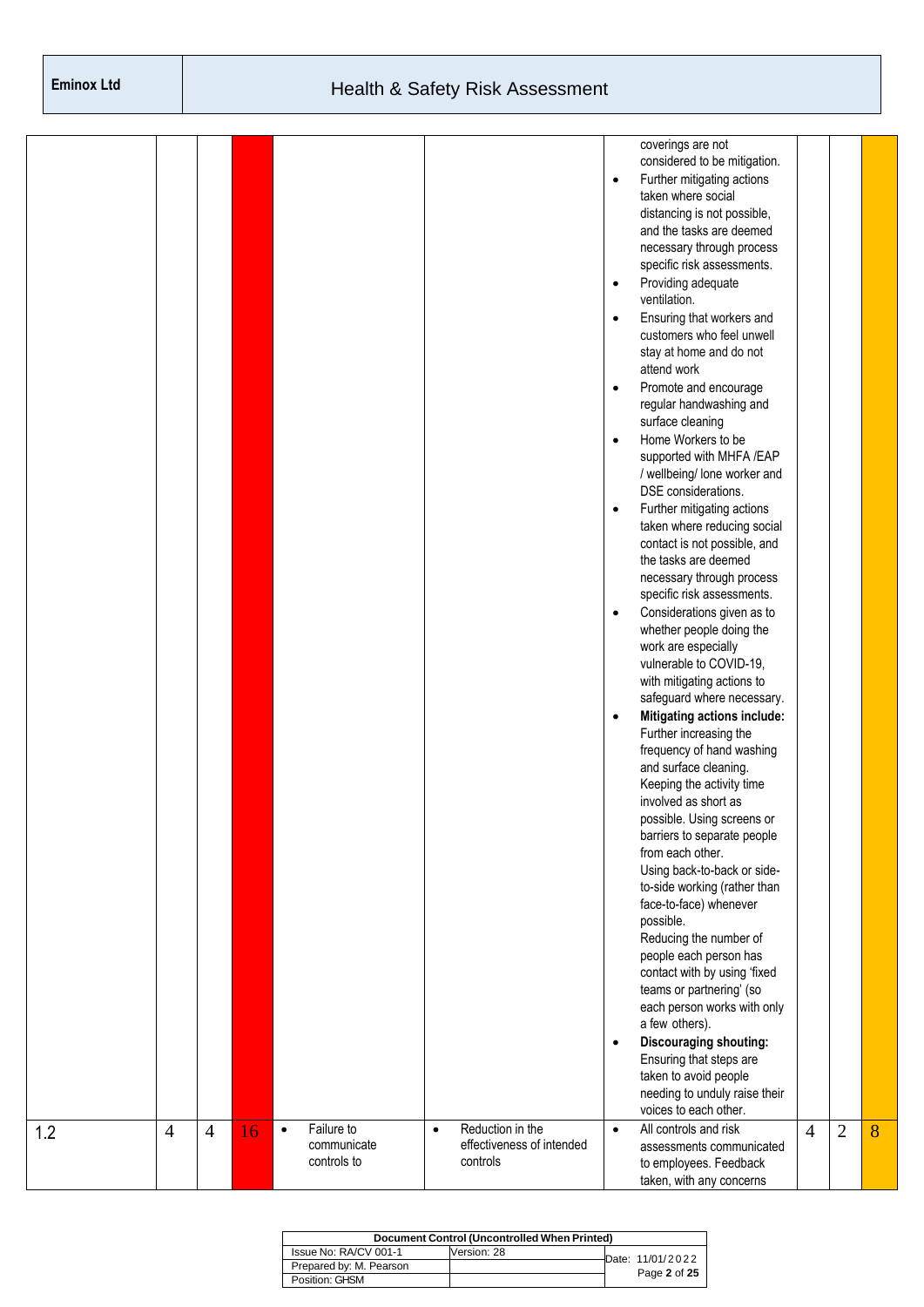| Sharing the<br>results of the<br>risk assessment<br>Share the results of<br>the assessment with<br>the workforce.<br>Post copy onto<br>website |                |                |    | $\bullet$                           | employees and other<br>interested parties<br>Failure to update<br>requirements in line<br>with latest<br>Government<br>guidelines                                                                                                                                                                                                                           | $\bullet$<br>$\bullet$                           | Conflict amongst<br>Management / employees<br>and interested parties due<br>to failure to clarify<br>requirements<br>The risk of potential<br>infection and transmission<br>increased                                                                                                                                                                     | $\bullet$<br>$\bullet$<br>$\bullet$                           | addressed and<br>communicated back.<br>All guidance is updated on a<br>regular basis, in line with<br>government /h guidelines<br>and regulation<br>Share the results of the<br>assessment with the<br>workforce and visitors to<br>demonstrate that we have<br>properly assessed the risk,<br>and taken appropriate<br>measures to mitigate this<br>Post a copy to company<br>website.                                                                                                                                                                                                                                                                                                                                                                                                                                                                                                                                                                                                                                                                                                                                                                                                                                                                                        |                |                |   |
|------------------------------------------------------------------------------------------------------------------------------------------------|----------------|----------------|----|-------------------------------------|-------------------------------------------------------------------------------------------------------------------------------------------------------------------------------------------------------------------------------------------------------------------------------------------------------------------------------------------------------------|--------------------------------------------------|-----------------------------------------------------------------------------------------------------------------------------------------------------------------------------------------------------------------------------------------------------------------------------------------------------------------------------------------------------------|---------------------------------------------------------------|--------------------------------------------------------------------------------------------------------------------------------------------------------------------------------------------------------------------------------------------------------------------------------------------------------------------------------------------------------------------------------------------------------------------------------------------------------------------------------------------------------------------------------------------------------------------------------------------------------------------------------------------------------------------------------------------------------------------------------------------------------------------------------------------------------------------------------------------------------------------------------------------------------------------------------------------------------------------------------------------------------------------------------------------------------------------------------------------------------------------------------------------------------------------------------------------------------------------------------------------------------------------------------|----------------|----------------|---|
| 2.<br>Who should go<br>to work<br>Employers should<br>ensure workplaces<br>are safe                                                            | $\overline{4}$ | $\overline{4}$ | 16 | $\bullet$<br>$\bullet$<br>$\bullet$ | Failure to manage<br>the maximum<br>number of staff that<br>can be safely<br>accommodated<br>onsite, increasing<br>the risk of infection<br>Wellbeing and<br>mental health<br>negatively affected<br>of homeworkers<br>returning to site<br>Failure to consider<br>local infection rates<br>which could<br>introduce virus<br>through returning<br>workers. | $\bullet$<br>$\bullet$<br>$\bullet$<br>$\bullet$ | Increase in the chance of<br>infection and spreading of<br>the infection<br>Risk of potential closure of<br>the workplace.<br>Negative impact on the<br>mental wellbeing of<br>individuals returning to the<br>workplace<br>Physical impact on<br>individuals through lack of<br>considerations and<br>actions with regards to<br><b>DSE</b> requirements | $\bullet$<br>$\bullet$<br>$\bullet$<br>$\bullet$<br>$\bullet$ | From the 13th of December<br>2021, the 'Work from Home<br>if you can' guidance is<br>introduced.<br>For those who the business<br>requires to attend the<br>workplace, the following will<br>be confirmed as suitable, this<br>will include all applicable<br>sections of this assessment,<br>including -: Consider the<br>suitable and sufficient<br>considerations of ventilation /<br>reduced social contact.<br>hygiene, and the prevalence<br>of the virus in the local<br>community.<br>Encourage individuals to<br>consider taking lateral flow<br>tests regularly, to manage<br>their own risk and the risk to<br>others.<br>Where the business requires<br>groups and individuals to<br>work from the workplace, this<br>decision will be made after<br>meaningful consultation with<br>workers (including employee<br>representative groups<br>where/if they exist). A<br>meaningful consultation<br>means engaging in an open<br>conversation about<br>individual's roles,<br>expectations, and any<br>concerns they may have with<br>regards to them continuing to<br>work in the workplace. All<br>concerns should be suitably<br>addressed and closed out.<br>Considerations as to the<br>maximum number of people<br>who can be safely<br>accommodated on site. | $\overline{4}$ | $\overline{2}$ | 8 |

| Document Control (Uncontrolled When Printed) |             |  |                  |  |  |  |  |  |  |  |
|----------------------------------------------|-------------|--|------------------|--|--|--|--|--|--|--|
| Issue No: RA/CV 001-1                        | Version: 28 |  | Date: 11/01/2022 |  |  |  |  |  |  |  |
| Prepared by: M. Pearson                      |             |  | Page 3 of 25     |  |  |  |  |  |  |  |
| Position: GHSM                               |             |  |                  |  |  |  |  |  |  |  |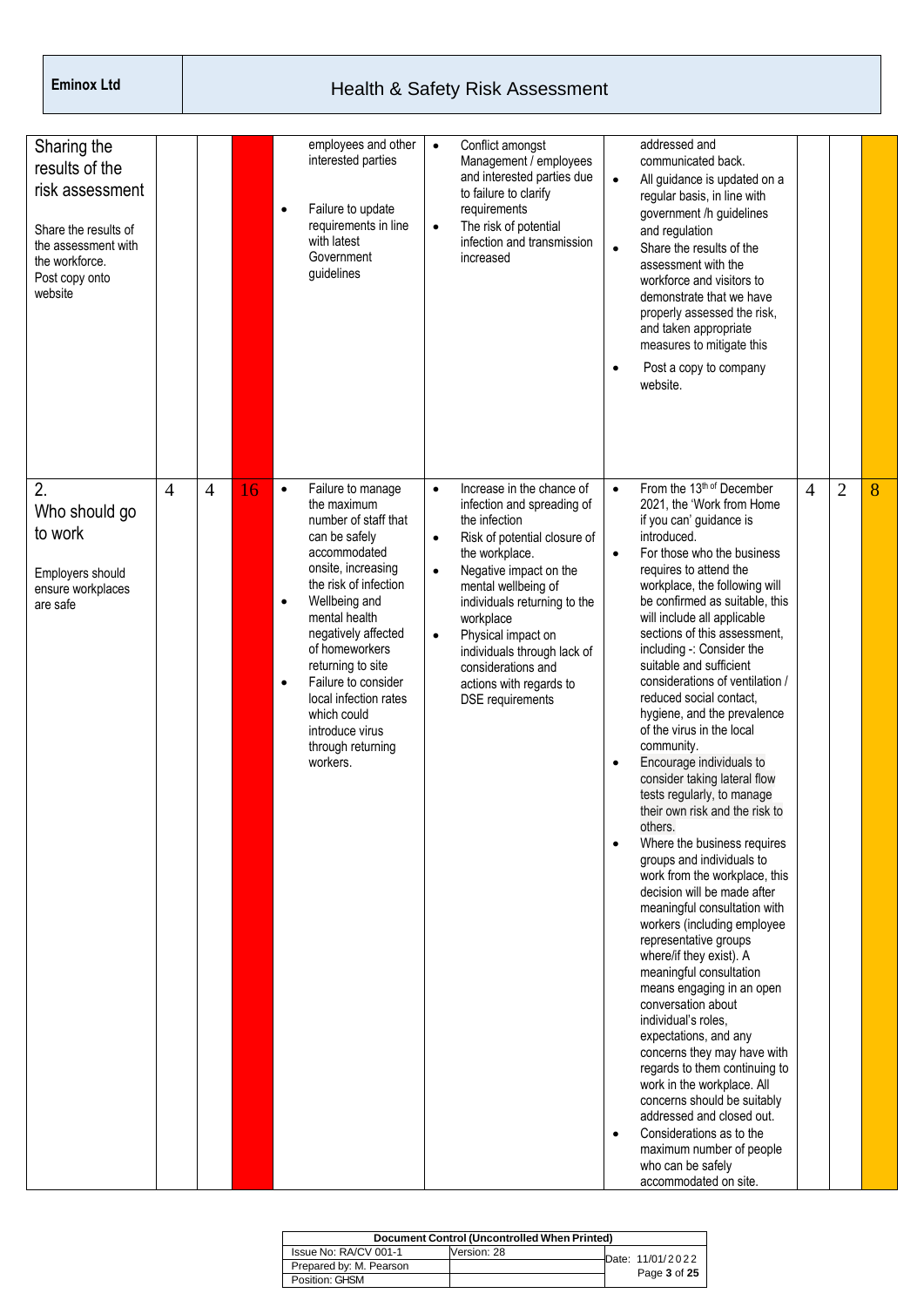|                                                                                                                     |                |                |    |                                                                                                                                                                                                                                                                                                                                                                                                                                                                                                                                                                                                                                                                                                                                                                                                      |                                                                                                                                                                                                                                                                            | $\bullet$<br>$\bullet$<br>$\bullet$<br>$\bullet$              | Monitoring the wellbeing of<br>people who are working from<br>home and helping them stay<br>connected to the rest of the<br>workforce, especially where<br>their colleagues continue to<br>work on site.<br>Providing equipment for<br>people to continue to work at<br>home safely and effectively<br>where deemed necessary.<br>Support available from<br>company EAP system<br>communicated<br>Ensuring MHFA contacts are<br>communicated                                                                                                                                                                                                                                                                                                                                                                                                                                                                                                                                                                                                                                                                                                                                                                                         |                |                |   |
|---------------------------------------------------------------------------------------------------------------------|----------------|----------------|----|------------------------------------------------------------------------------------------------------------------------------------------------------------------------------------------------------------------------------------------------------------------------------------------------------------------------------------------------------------------------------------------------------------------------------------------------------------------------------------------------------------------------------------------------------------------------------------------------------------------------------------------------------------------------------------------------------------------------------------------------------------------------------------------------------|----------------------------------------------------------------------------------------------------------------------------------------------------------------------------------------------------------------------------------------------------------------------------|---------------------------------------------------------------|--------------------------------------------------------------------------------------------------------------------------------------------------------------------------------------------------------------------------------------------------------------------------------------------------------------------------------------------------------------------------------------------------------------------------------------------------------------------------------------------------------------------------------------------------------------------------------------------------------------------------------------------------------------------------------------------------------------------------------------------------------------------------------------------------------------------------------------------------------------------------------------------------------------------------------------------------------------------------------------------------------------------------------------------------------------------------------------------------------------------------------------------------------------------------------------------------------------------------------------|----------------|----------------|---|
| 2.1 Protecting<br>people who are<br>at higher risk<br>To support clinically<br>extremely vulnerable<br>individuals. | $\overline{4}$ | $\overline{4}$ | 16 | Individuals identified<br>$\bullet$<br>as clinically<br>vulnerable, and<br>clinically extremely<br>vulnerable in the<br>workplace or<br>working from home<br>Poor mental health<br>$\bullet$<br>Non vaccinated<br>$\bullet$<br>individuals<br>contracting the<br>Covid-19 virus see<br>Appendix 10}<br>Following expert<br>$\bullet$<br>clinical advice and<br>the successful rollout<br>of the COVID-19<br>vaccine program,<br>people previously<br>considered to be<br>CEV are not being<br>advised to shield<br>again. If you were<br>previously identified<br>as CEV, you should<br>continue to follow<br>the government<br>guidance. Individuals<br>identified as CEV<br>should take advice<br>from their health<br>professional on<br>whether additional<br>precautions are right<br>for them. | Increased possibility of<br>$\bullet$<br>contracting COVID-19<br>Increased risk in the<br>$\bullet$<br>severity of the infection<br>Potential for long term<br>$\bullet$<br>negative effects on<br>physical and mental<br>wellbeing associated with<br>poor mental health. | $\bullet$<br>$\bullet$<br>$\bullet$<br>$\bullet$<br>$\bullet$ | Vulnerable Persons - As for<br>any workplace risk we take<br>into account specific duties<br>to those with protected<br>characteristics, including, for<br>example, expectant mothers<br>who are, as always, entitled<br>to suspension on full pay if<br>suitable roles cannot be<br>found.<br>support for workers around<br>mental health and wellbeing.<br>We will support these<br>workers on an individual<br>basis by discussing with<br>them their individual needs<br>and supporting them in<br>taking any additional<br>precautions advised by their<br>clinicians.<br>The Public Health England<br>report 'Disparities in the risk<br>and outcomes of COVID-19'<br>shows that some groups of<br>people may be at more risk<br>of being infected and/or an<br>adverse outcome if infected.<br>The higher-risk groups<br>include - Older males-<br>People who have a high<br>body mass index (BMI) -<br>have health conditions such<br>as diabetes • are from some<br>Black, Asian or minority<br>ethnicity (BAME)<br>backgrounds This will be a<br>consideration of any specific<br>risk assessment.<br>Particular attention will also<br>be paid to people who live<br>with clinically extremely<br>vulnerable individuals. | $\overline{4}$ | $\overline{2}$ | 8 |

| Document Control (Uncontrolled When Printed) |             |  |                  |  |  |  |  |  |  |  |  |
|----------------------------------------------|-------------|--|------------------|--|--|--|--|--|--|--|--|
| Issue No: RA/CV 001-1                        | Version: 28 |  | Date: 11/01/2022 |  |  |  |  |  |  |  |  |
| Prepared by: M. Pearson                      |             |  |                  |  |  |  |  |  |  |  |  |
| Position: GHSM                               |             |  | Page 4 of 25     |  |  |  |  |  |  |  |  |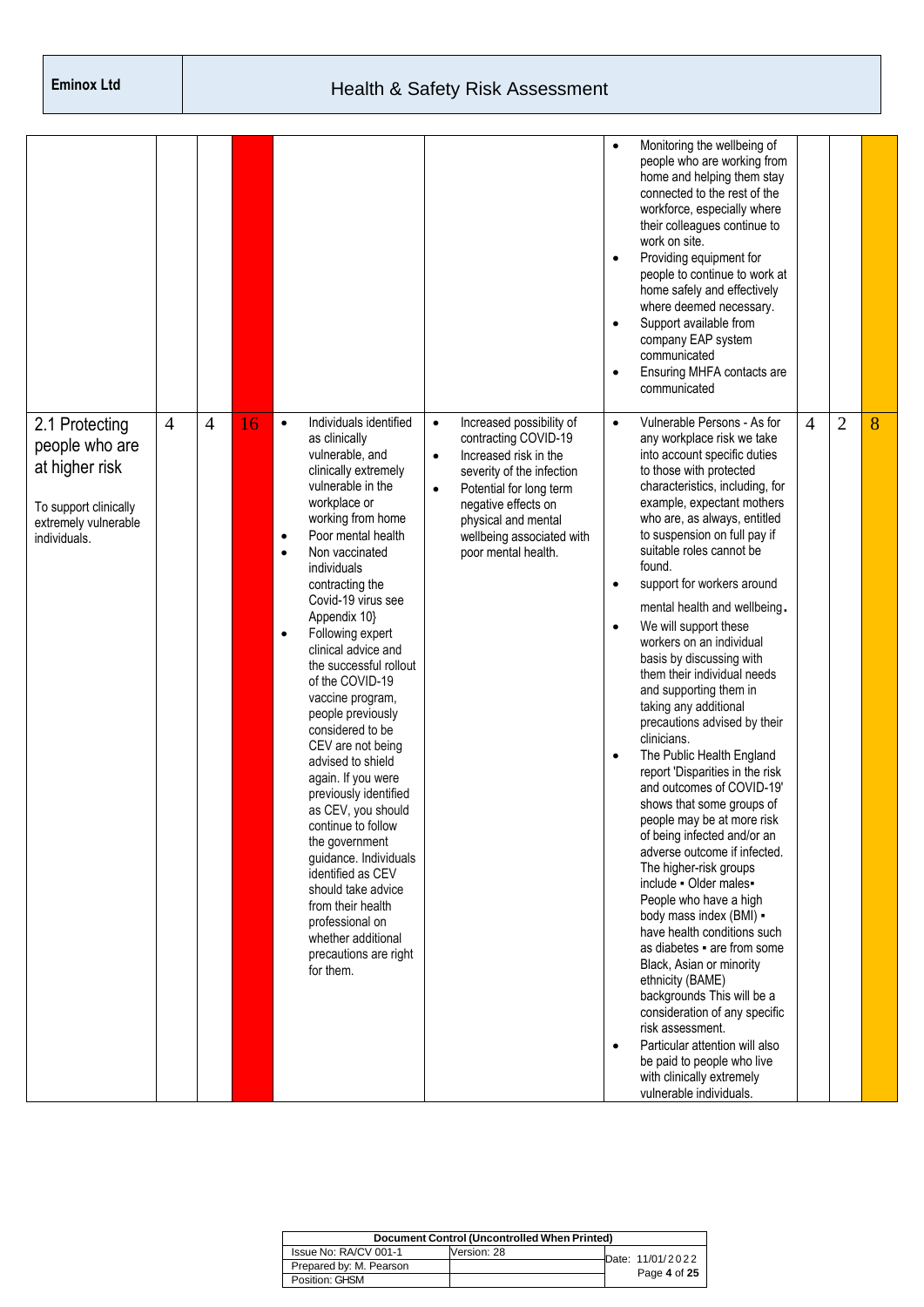| 2.2<br>People who<br>need to self -<br>isolate<br>To make sure<br>individuals who are<br>advised to stay at<br>home, under current<br>government guidance,<br>do not physically<br>come to work.<br>This includes<br>individuals who have<br>symptoms of COVID-<br>19 as well as those<br>(not fully vaccinated<br>individuals) who live<br>in a household with<br>someone who has<br>symptoms and those<br>who are advised to<br>self-isolate as a close<br>contact.<br><b>Testing for</b><br>coronavirus<br>$(COVID-19) - NHS$<br>(www.nhs.uk) | 4              | 4              | 16 | $\bullet$<br>$\bullet$ | People with COVID-<br>19 infection in the<br>workplace.<br>Also see section 11<br>regarding the<br>considerations of the<br>Omicron variant.                                                                                                                                              | $\bullet$ | Potential to infect multiple<br>persons in the workplace | $\bullet$<br>$\bullet$<br>$\bullet$<br>$\bullet$                           | Information communicated<br>on the requirements for self-<br>isolating, in line with current<br>government legislation for<br>both individuals and those<br>who live in a household<br>displaying symptoms of<br>COVID-19<br>Ensuring that any close<br>contacts identified as being<br>unvaccinated self-isolate<br>Provisions made for workers<br>to work from home, if<br>possible whilst self-isolating.<br>Employees are advised of<br>the provision of statutory sick<br>pay due to COVID-19                                                                                                                                                                                                                                                                                                                                                                                                                                                  | 4              | $\overline{2}$ | 8 |
|--------------------------------------------------------------------------------------------------------------------------------------------------------------------------------------------------------------------------------------------------------------------------------------------------------------------------------------------------------------------------------------------------------------------------------------------------------------------------------------------------------------------------------------------------|----------------|----------------|----|------------------------|-------------------------------------------------------------------------------------------------------------------------------------------------------------------------------------------------------------------------------------------------------------------------------------------|-----------|----------------------------------------------------------|----------------------------------------------------------------------------|-----------------------------------------------------------------------------------------------------------------------------------------------------------------------------------------------------------------------------------------------------------------------------------------------------------------------------------------------------------------------------------------------------------------------------------------------------------------------------------------------------------------------------------------------------------------------------------------------------------------------------------------------------------------------------------------------------------------------------------------------------------------------------------------------------------------------------------------------------------------------------------------------------------------------------------------------------|----------------|----------------|---|
| 2.3<br>Ventilation<br>To use ventilation to<br>mitigate the<br>transmission risk of<br>COVID-19<br>Also see link in<br>Appendix 9.                                                                                                                                                                                                                                                                                                                                                                                                               | $\overline{4}$ | $\overline{4}$ | 16 | $\bullet$<br>$\bullet$ | Increased risk of<br>spreading the virus<br>in enclosed spaces<br>{offices / meeting<br>rooms} due to poor<br>ventilation.<br>If ventilation is found<br>not to be adequate,<br>then rooms /areas<br>should not be used,<br>until improvements<br>to ventilation have<br>been introduced. | $\bullet$ | Large numbers infected<br>with COVID-19                  | $\bullet$<br>$\bullet$<br>$\bullet$<br>$\bullet$<br>$\bullet$<br>$\bullet$ | Identify areas of the<br>workplace that are usually<br>occupied, and poorly<br>ventilated<br>prioritise these areas for<br>improvement to reduce the<br>risk of aerosol transmission<br>Introduce CO2 monitoring to<br>assist in identifying and<br>controlling high CO2 levels in<br>meeting rooms, where<br>expected levels of CO2 are<br>of concern. Informing and<br>encouraging individuals in<br>attendance of meetings to<br>monitor and take appropriate<br>actions when detected CO2<br>levels are of concern {see<br>Appendix}<br>Take appropriate action<br>where CO2 levels are<br>consistently higher than<br>1500ppm<br>Where possible, consider<br>ways to maintain and<br>increase the supply of fresh<br>air, for example, by opening<br>windows and doors (unless<br>fire doors).<br>Balancing ventilation with<br>keeping warm - Providing<br>adequate ventilation does<br>not mean you have to make<br>the workplace feel cold. | $\overline{4}$ | $\overline{2}$ | 8 |

|                         | Document Control (Uncontrolled When Printed) |                  |
|-------------------------|----------------------------------------------|------------------|
| Issue No: RA/CV 001-1   | Version: 28                                  | Date: 11/01/2022 |
| Prepared by: M. Pearson |                                              |                  |
| Position: GHSM          |                                              | Page 5 of 25     |
|                         |                                              |                  |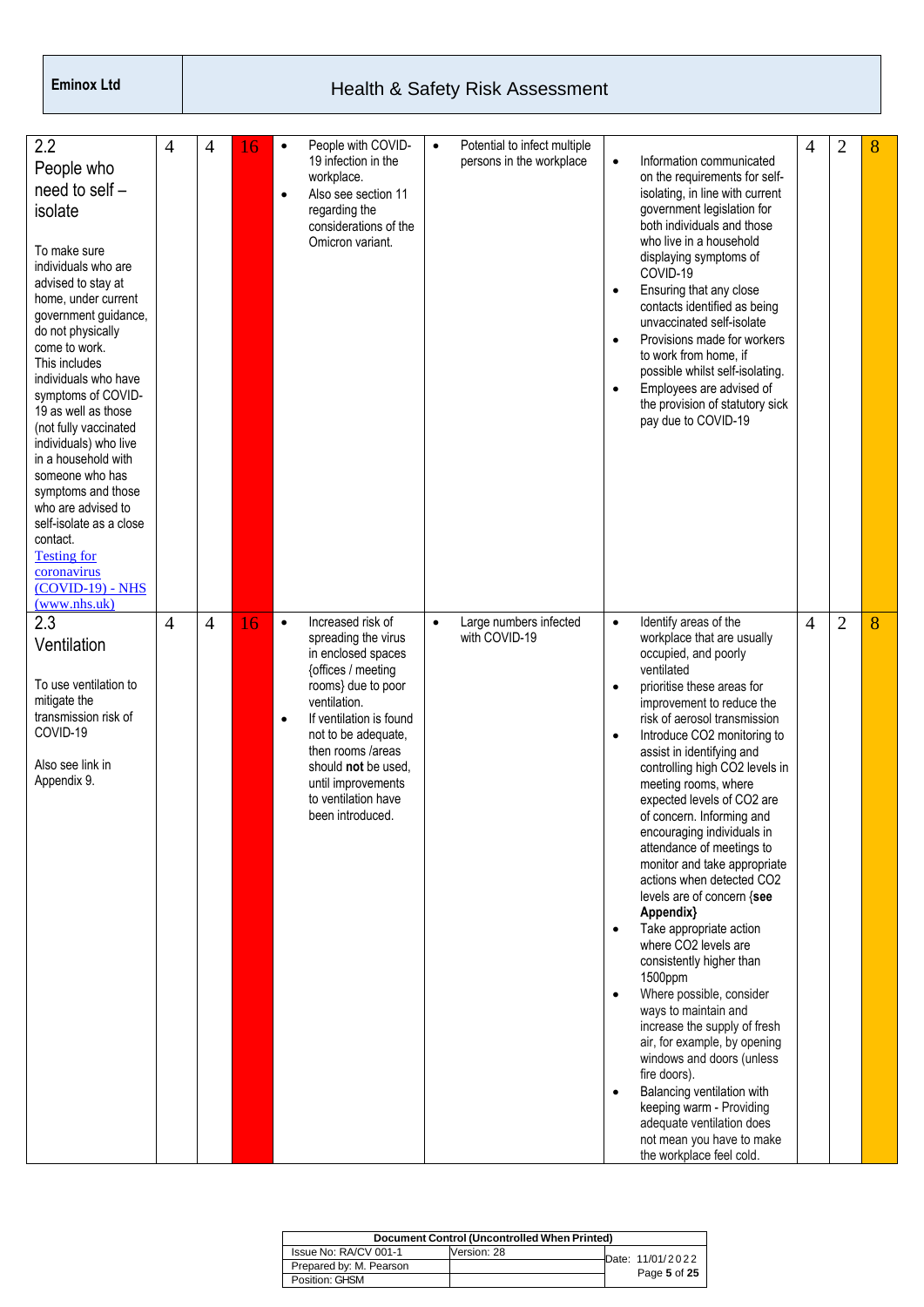|                                                                                                 |                |                |    |           |                                                                                                                                                                                          |                        |                                                                                                                                           | $\bullet$<br>$\bullet$<br>$\bullet$<br>$\bullet$<br>$\bullet$ | Opening windows and doors<br>partially can provide<br>acceptable ventilation while<br>keeping the workplace<br>comfortable. Opening higher-<br>level windows will probably<br>create fewer draughts.<br>You can only use fan<br>convector heaters if the area<br>is well ventilated<br>Also consider if you can<br>improve the circulation of<br>outside air and prevent<br>pockets of stagnant air in<br>occupied spaces. You can<br>do this by using ceiling fans<br>or desk fans for example,<br>provided good ventilation<br>is maintained.<br>The risk of transmission<br>through the use of ceiling<br>and desk fans is extremely<br>low providing there is good<br>ventilation in the area it is<br>being used, preferably<br>provided by fresh air.<br>Purging (airing rooms)-<br>Airing rooms as frequently as<br>you can improves ventilation.<br>Open all the doors and<br>windows fully to maximize<br>the ventilation in a room. It<br>may be better to do this<br>when the room is<br>unoccupied. |                |                |   |
|-------------------------------------------------------------------------------------------------|----------------|----------------|----|-----------|------------------------------------------------------------------------------------------------------------------------------------------------------------------------------------------|------------------------|-------------------------------------------------------------------------------------------------------------------------------------------|---------------------------------------------------------------|-----------------------------------------------------------------------------------------------------------------------------------------------------------------------------------------------------------------------------------------------------------------------------------------------------------------------------------------------------------------------------------------------------------------------------------------------------------------------------------------------------------------------------------------------------------------------------------------------------------------------------------------------------------------------------------------------------------------------------------------------------------------------------------------------------------------------------------------------------------------------------------------------------------------------------------------------------------------------------------------------------------------|----------------|----------------|---|
| 2.4<br>Equality in the<br>workplace<br>To make sure that<br>nobody is<br>discriminated against. | $\overline{4}$ | $\overline{4}$ | 16 | $\bullet$ | Discrimination in<br>applying COVID-19<br>guidance in the<br>workplace to<br>individuals or<br>groups. Negative<br>impacts on disabled<br>workers or new or<br>expectant mothers<br>etc. | $\bullet$<br>$\bullet$ | Potential to adversely<br>affect individuals and<br>groups mental wellbeing<br>Legal actions under<br>equalities /H&S<br>regulations etc. | $\bullet$<br>$\bullet$<br>$\bullet$                           | Requirements ensuring<br>everyone in the workplace<br>are treated equally are<br>captured and considered in<br>all COVID-19 considerations<br>under current H&S<br>legislation - Example -risk<br>assessments for new and<br>expectant mothers and<br>relevant equalities<br>legislation.<br>Making reasonable<br>adjustments to avoid<br>disabled workers being put<br>at a disadvantage and<br>assessing the health and<br>safety risks for new or<br>expectant mothers.<br>Making sure that the steps<br>we take do not have an<br>unjustifiable negative impact<br>on some groups compared<br>to others, for example those<br>with caring responsibilities or<br>those with religious<br>commitments.                                                                                                                                                                                                                                                                                                       | $\overline{4}$ | $\overline{2}$ | 8 |
| 3.                                                                                              | $\overline{4}$ | $\overline{4}$ | 16 | $\bullet$ | Failure to control<br>social contact* in the<br>workplace.<br>Increasing the risk of                                                                                                     | $\bullet$              | Individuals and groups<br>contracting COVID-19                                                                                            | $\bullet$                                                     | Mitigating this risk by<br>reducing the number of<br>people our workers come<br>into contact with -. Hierarchy                                                                                                                                                                                                                                                                                                                                                                                                                                                                                                                                                                                                                                                                                                                                                                                                                                                                                                  | $\overline{4}$ | $\overline{2}$ | 8 |

| Document Control (Uncontrolled When Printed) |             |  |                  |  |  |  |  |  |  |  |  |
|----------------------------------------------|-------------|--|------------------|--|--|--|--|--|--|--|--|
| Issue No: RA/CV 001-1                        | Version: 28 |  | Date: 11/01/2022 |  |  |  |  |  |  |  |  |
| Prepared by: M. Pearson                      |             |  |                  |  |  |  |  |  |  |  |  |
| Position: GHSM                               |             |  | Page 6 of 25     |  |  |  |  |  |  |  |  |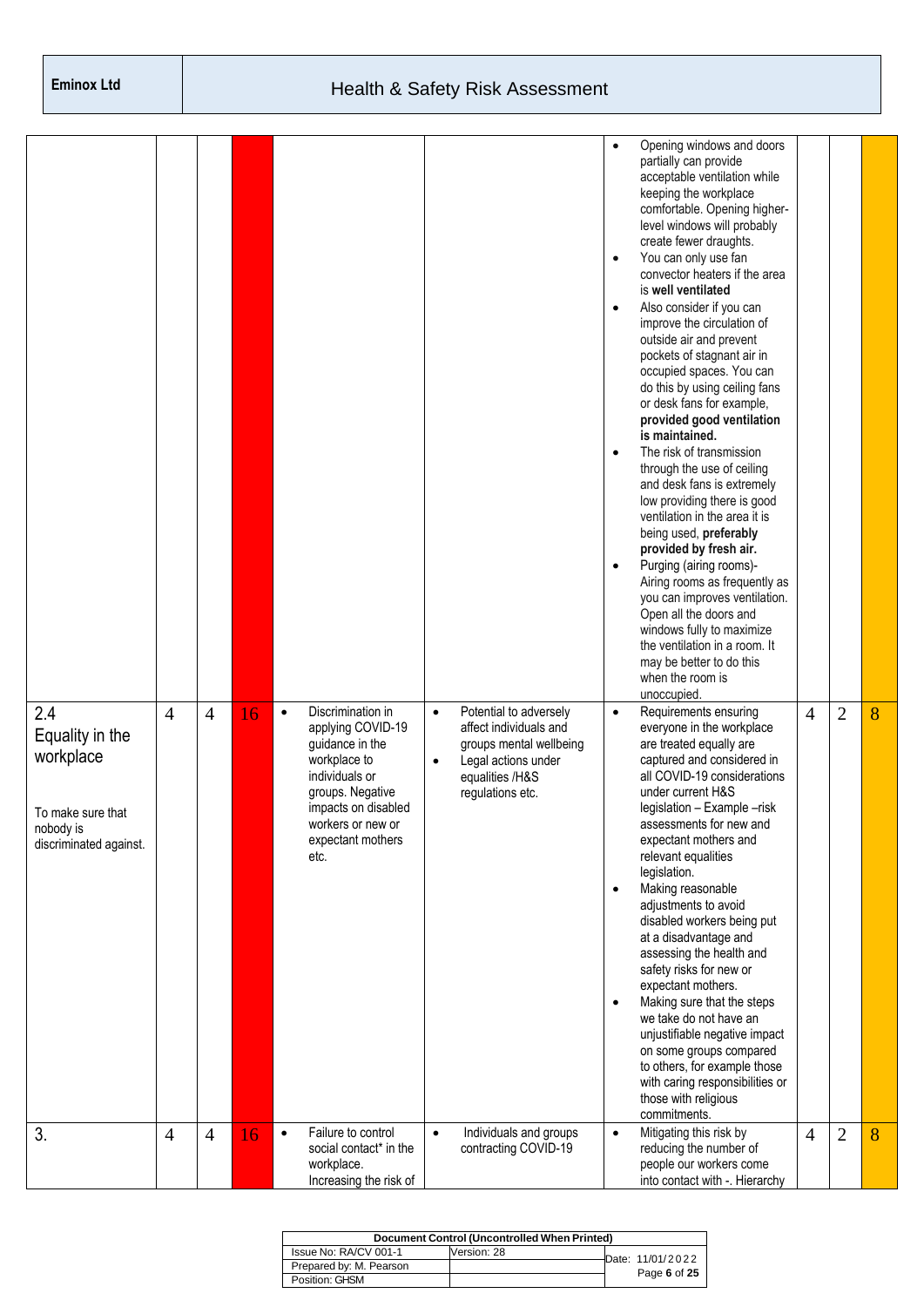| Reducing<br>contact for<br>workers<br>Reducing the risk of<br>spreading COVID-19<br>by reducing the<br>number of people<br>workers come into<br>contact with. |                |                |    | $\bullet$                           | COVID-19 infection<br>across the workforce<br>Non vaccinated<br>individuals<br>contracting the<br>Covid-19 virus see<br>Appendix 10}<br>Individuals not<br>informing the<br>company of a<br>positive test                                                                                                                    |           |                                                | $\bullet$<br>$\bullet$                                                                                                                      | of control considerations if<br>reducing social contact is not<br>possible, including - Keeping<br>activity as short as possible<br>- Reducing the number of<br>people involved {fixed<br>teams} - Options of back-to-<br>back, or side to side rather<br>than face to face. - Screens<br>or barriers between<br>individuals.<br>Frequent hand washing, and<br>surface cleaning<br>communicated to all.<br>Sanitisers/wipes available at<br>commonly used stations,<br>desks & printers etc.                                                                                                                                                                                                                                                                                                                                                                                                                                                                                                                                                                                                  |                |                |   |
|---------------------------------------------------------------------------------------------------------------------------------------------------------------|----------------|----------------|----|-------------------------------------|------------------------------------------------------------------------------------------------------------------------------------------------------------------------------------------------------------------------------------------------------------------------------------------------------------------------------|-----------|------------------------------------------------|---------------------------------------------------------------------------------------------------------------------------------------------|-----------------------------------------------------------------------------------------------------------------------------------------------------------------------------------------------------------------------------------------------------------------------------------------------------------------------------------------------------------------------------------------------------------------------------------------------------------------------------------------------------------------------------------------------------------------------------------------------------------------------------------------------------------------------------------------------------------------------------------------------------------------------------------------------------------------------------------------------------------------------------------------------------------------------------------------------------------------------------------------------------------------------------------------------------------------------------------------------|----------------|----------------|---|
| 3.1<br>Coming to work<br>and leaving<br>work<br>Steps that will usually<br>be needed                                                                          | $\overline{4}$ | $\overline{4}$ | 16 | $\bullet$<br>$\bullet$<br>$\bullet$ | Failure to control<br>social contact of<br>workers entering and<br>leaving workplace,<br>increasing the risk of<br>COVID-19 infection<br>across the workforce<br>Non vaccinated<br>individuals<br>contracting the<br>Covid-19 virus see<br>Appendix 10}<br>Individuals not<br>informing the<br>company of a<br>positive test | $\bullet$ | Individuals and groups<br>contracting COVID-19 | $\bullet$<br>$\bullet$<br>$\bullet$<br>$\bullet$<br>$\bullet$<br>$\bullet$<br>$\bullet$<br>$\bullet$<br>$\bullet$<br>$\bullet$<br>$\bullet$ | Shift times staggered, where<br>possible, to avoid congestion<br>at shift end/start times<br>Using markings and<br>introducing one-way flow at<br>entry and exit points.<br>Hand sanitiser stations in<br>place at entry and exit<br>points.<br>Signage displayed reminding<br>people of the requirements<br>for social distancing the<br>washing of hands and good<br>ventilation.<br>Advice issued to workers<br>regarding considerations for<br>shared vehicles.<br><b>Car Sharing -Ventilation</b><br>If they must share a car, they<br>should try to share with the<br>same people each time.<br>Wear a face covering if they<br>can.<br>sitting side-by-side, not face-<br>to-face<br>To improve ventilation,<br>windows can also be opened<br>(partially if it's cold). Heating<br>should also be left on to<br>keep the vehicle warm.<br>Switch ventilation systems<br>on while people are in the<br>vehicle and set to drawing<br>fresh air in, and not<br>recirculating air.<br>During breaks whilst driving,<br>leave the doors open, if<br>possible, to ventilate the<br>vehicle. | $\overline{4}$ | $\overline{2}$ | 8 |
| 3.2<br>Moving around<br>building and<br>worksites                                                                                                             | $\overline{4}$ | $\overline{4}$ | 16 | $\bullet$                           | Not maintaining<br>social distancing,<br>wherever possible,<br>whilst traveling<br>through/ operating in<br>the workplace<br>Non vaccinated<br>individuals                                                                                                                                                                   | $\bullet$ | Individuals and groups<br>contracting COVID-19 | $\bullet$<br>$\bullet$                                                                                                                      | Office staff continue to work<br>from home where possible.<br>Reducing movement by<br>discouraging non-essential<br>trips within buildings, for<br>example, restricting access<br>to some areas, encouraging<br>use of telephones and                                                                                                                                                                                                                                                                                                                                                                                                                                                                                                                                                                                                                                                                                                                                                                                                                                                         | $\overline{4}$ | $\overline{2}$ | 8 |

| Document Control (Uncontrolled When Printed) |             |  |                  |  |  |  |  |  |  |
|----------------------------------------------|-------------|--|------------------|--|--|--|--|--|--|
| Issue No: RA/CV 001-1                        | Version: 28 |  | Date: 11/01/2022 |  |  |  |  |  |  |
| Prepared by: M. Pearson                      |             |  | Page 7 of 25     |  |  |  |  |  |  |
| Position: GHSM                               |             |  |                  |  |  |  |  |  |  |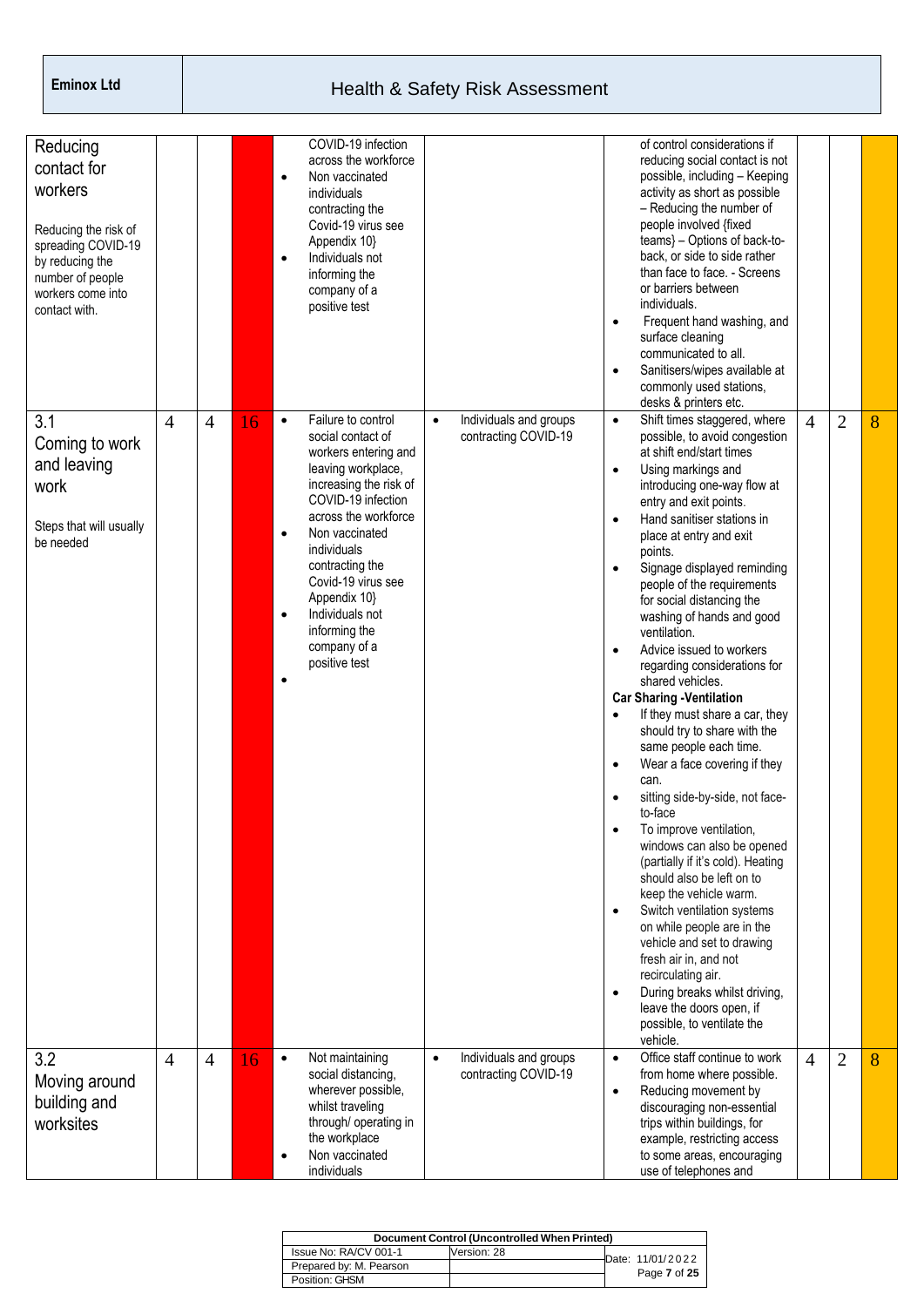| Reduce social                                                                                 |                |                |    |                        | contracting the                                                                                                                                                                                                   |           |                                                |                                                  | cleaning them between use.                                                                                                                                                                                                                                                                                                                                                                                                                                                                                                                                                                                                                                                                                                                                                                                                  |                |                |   |
|-----------------------------------------------------------------------------------------------|----------------|----------------|----|------------------------|-------------------------------------------------------------------------------------------------------------------------------------------------------------------------------------------------------------------|-----------|------------------------------------------------|--------------------------------------------------|-----------------------------------------------------------------------------------------------------------------------------------------------------------------------------------------------------------------------------------------------------------------------------------------------------------------------------------------------------------------------------------------------------------------------------------------------------------------------------------------------------------------------------------------------------------------------------------------------------------------------------------------------------------------------------------------------------------------------------------------------------------------------------------------------------------------------------|----------------|----------------|---|
| contact wherever<br>possible                                                                  |                |                |    | $\bullet$              | Covid-19 virus see<br>Appendix 10}<br>Individuals not<br>informing the<br>company of a<br>positive test                                                                                                           |           |                                                | $\bullet$<br>$\bullet$<br>$\bullet$              | Number of persons in office<br>areas restricted to<br>facilitate social distancing<br>Fixed teams to reduce<br>unnecessary movement and<br>communal use of equipment.<br>Posters /signs displayed<br>reference ventilation, social<br>distancing, and hygiene<br>requirements                                                                                                                                                                                                                                                                                                                                                                                                                                                                                                                                               |                |                |   |
| 3.3<br>Workplaces and<br>Workstations<br><b>Reduce Social</b><br>contact wherever<br>possible | $\overline{4}$ | $\overline{4}$ | 16 | $\bullet$<br>$\bullet$ | Workstations and<br>processes not<br>reducing social<br>contact to a<br>minimum<br>Non vaccinated<br>individuals<br>contracting the<br>Covid-19 virus see<br>Appendix 10}                                         | $\bullet$ | Individuals and groups<br>contracting COVID-19 | $\bullet$<br>$\bullet$<br>$\bullet$<br>$\bullet$ | Workstations / desks<br>positioned to reduce social<br>contact<br>Managing occupancy levels<br>to reduce social contact<br>Fixed teams in place to<br>reduce movement in the<br>workplace<br>Avoiding use of shared / hot<br>desks and equipment                                                                                                                                                                                                                                                                                                                                                                                                                                                                                                                                                                            | $\overline{4}$ | $\overline{2}$ | 8 |
| 3.4<br>Meetings<br>Reduce transmission<br>due to face-to-face<br>meetings                     | 4              | $\overline{4}$ | 16 | $\bullet$<br>$\bullet$ | Face to face contact<br>of individuals<br>increasing the risk of<br>contracting and<br>spreading the<br>COVID-19 virus.<br>Non vaccinated<br>individuals<br>contracting the<br>Covid-19 virus see<br>Appendix 10} | $\bullet$ | Individuals and groups<br>contracting COVID-19 | $\bullet$<br>$\bullet$<br>$\bullet$<br>$\bullet$ | Meetings that are attended in<br>person, should look to<br>minimise social contact.<br>relevant to the size of the<br>room<br>Consideration can be given<br>to increasing the number of<br>attendees in meetings<br>where: - Everyone attending<br>the meeting has taken a<br>negative LFD test in the 48<br>hours prior to the meeting.<br>Consideration should also be<br>given to any persons in the<br>meeting, who may be<br>uncomfortable with the<br>increased social contact,<br>offering them the opportunity<br>to join via 'Teams' for<br>example.<br>Confirm and maintain<br>adequate ventilation, with the<br>aid of CO2 monitors, in all<br>meeting rooms {see point<br>2.3<br>Hand sanitiser available in<br>meeting room<br>Consideration given to<br>holding meetings Via Teams<br>or outdoors if possible | $\overline{4}$ | $\overline{2}$ | 8 |
| 3.5<br>Common Areas<br><b>Reduce Social</b><br>contact whilst using<br>common areas           | $\overline{4}$ | $\overline{4}$ | 16 | $\bullet$<br>$\bullet$ | People coming<br>together, sharing<br>facilities and spaces<br>in common areas<br>Non vaccinated<br>individuals<br>contracting the<br>Covid-19 virus see<br>Appendix 10}                                          | $\bullet$ | Individuals and groups<br>contracting COVID-19 | $\bullet$<br>$\bullet$<br>$\bullet$<br>$\bullet$ | Restriction on the number of<br>persons who can occupy<br>kitchens/rest rooms to<br>reduce social contact<br>Restriction on the number of<br>persons who can use<br>washroom facilities in place<br>and communicated.<br>Avoid sharing of cutlery or<br>crockery<br>Wash and dry own cutlery<br>and crockery using<br>disposable towels or place in                                                                                                                                                                                                                                                                                                                                                                                                                                                                         | $\overline{4}$ | $\overline{2}$ | 8 |

| Document Control (Uncontrolled When Printed) |             |  |                  |  |  |  |  |  |  |  |
|----------------------------------------------|-------------|--|------------------|--|--|--|--|--|--|--|
| Issue No: RA/CV 001-1                        | Version: 28 |  | Date: 11/01/2022 |  |  |  |  |  |  |  |
| Prepared by: M. Pearson                      |             |  |                  |  |  |  |  |  |  |  |
| Position: GHSM                               |             |  | Page 8 of 25     |  |  |  |  |  |  |  |
|                                              |             |  |                  |  |  |  |  |  |  |  |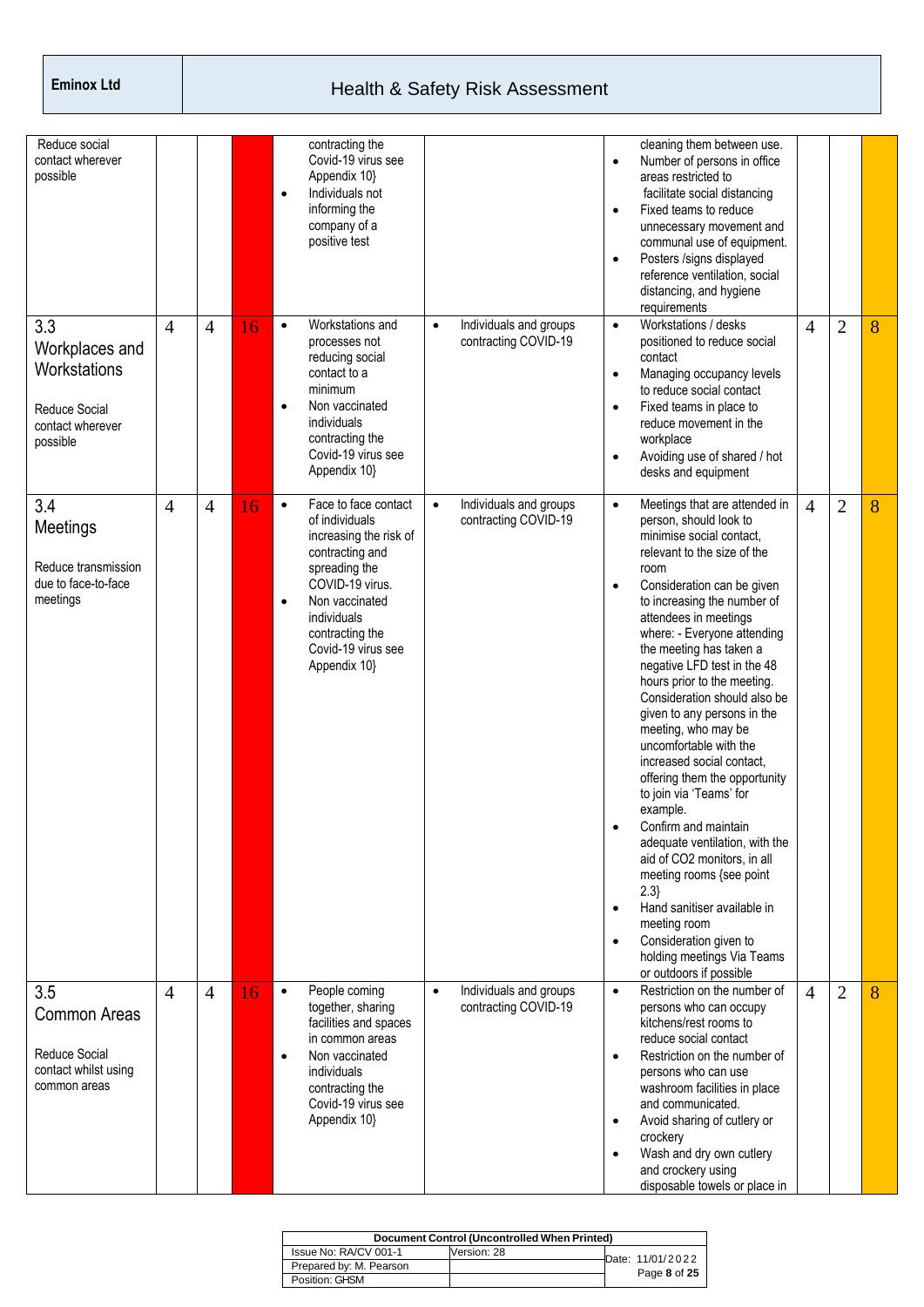| 3.6                                                                                                                        | 4              | $\overline{4}$ | 16          | $\bullet$              | Close personal<br>contact of individuals                                                                                                                                    | $\bullet$ | Individuals and groups<br>contracting COVID-19 | $\bullet$<br>$\bullet$<br>$\bullet$<br>$\bullet$                           | dishwasher if available<br>Avoid sharing of food<br>Signage in place to<br>communicate and promote<br>reducing social contact and<br>hygiene requirements<br>Take breaks outside if<br>possible<br>First Aid guidance specific to<br>Covid -19 considerations                                                                                                                                                                                                                                                                                                                                                                                                                                                                                                     | $\overline{4}$ | 3              | 12          |
|----------------------------------------------------------------------------------------------------------------------------|----------------|----------------|-------------|------------------------|-----------------------------------------------------------------------------------------------------------------------------------------------------------------------------|-----------|------------------------------------------------|----------------------------------------------------------------------------|-------------------------------------------------------------------------------------------------------------------------------------------------------------------------------------------------------------------------------------------------------------------------------------------------------------------------------------------------------------------------------------------------------------------------------------------------------------------------------------------------------------------------------------------------------------------------------------------------------------------------------------------------------------------------------------------------------------------------------------------------------------------|----------------|----------------|-------------|
| Accidents,<br>security, and<br>other incidents<br>Prioritise safety during<br>incidents                                    |                |                |             | $\bullet$              | and groups in an<br>emergency<br>Non vaccinated<br>individuals<br>contracting the<br>Covid-19 virus see<br>Appendix 10}                                                     |           |                                                | $\bullet$<br>$\bullet$<br>$\bullet$                                        | communicated to first aiders<br>Information on sanitation<br>measures for first aiders and<br>fire marshals communicated<br>to the response teams<br>The safety consideration that<br>in an emergency, the social<br>contact guidance is not<br>applicable if it would be<br>unsafe for individuals and<br>groups to maintain this<br>See Appendix reference<br>guidance on resuscitation                                                                                                                                                                                                                                                                                                                                                                         |                |                |             |
| 4.<br>Managing customers, visitors, and contractors                                                                        |                |                |             |                        | To minimise the number of unnecessary visits to factories plants and warehouses.                                                                                            |           |                                                |                                                                            |                                                                                                                                                                                                                                                                                                                                                                                                                                                                                                                                                                                                                                                                                                                                                                   |                |                |             |
| Hazard                                                                                                                     | S              | L              | $\mathbf R$ |                        | Hazardous<br>Condition                                                                                                                                                      |           | Severity                                       |                                                                            | <b>Control Measures</b>                                                                                                                                                                                                                                                                                                                                                                                                                                                                                                                                                                                                                                                                                                                                           | S              | L              | $\mathbf R$ |
| 4.1<br>Reducing the<br>risk - visitors<br>and contractors<br>To minimise the<br>number of<br>unnecessary visits to<br>site | 4              | $\overline{4}$ | 16          | $\bullet$<br>$\bullet$ | Asymptomatic<br>visitors / contractors<br>introducing the virus<br>to the company<br>Non vaccinated<br>individuals<br>contracting the<br>Covid-19 virus see<br>Appendix 10} | $\bullet$ | Individuals and groups<br>contracting COVID-19 | $\bullet$<br>$\bullet$<br>$\bullet$<br>$\bullet$<br>$\bullet$<br>$\bullet$ | Confirmation of a negative<br>Lateral Flow Device within<br>the last 48 hours {required<br>where the national rate of<br>infection is below 80 per<br>100,000 for a period of three<br>weeks.<br>Encourage the use of<br>Microsoft Teams etc., where<br>possible to reduce site visits.<br>Establishing host<br>responsibilities related to<br>COVID-19. Provide any<br>necessary training for people<br>who act as hosts for visitors.<br>Pre book visits/<br>appointments where possible<br>to control numbers onsite<br>Reception doors to be<br>always 'controlled' to prevent<br>unauthorized entry<br>Maintaining a record of all<br>visitors.<br>Encouraging visitors to use<br>hand sanitiser or<br>handwashing facilities as<br>they enter the premises. | $\overline{4}$ | $\overline{2}$ | 8           |
| 4.2<br>Providing and<br>explaining<br>available<br>guidance                                                                | $\overline{4}$ | $\overline{4}$ | 16          | $\bullet$              | People entering site<br>unaware of the<br>requirements for<br>reduced social<br>contact, hygiene,<br>and adequate                                                           | $\bullet$ | Individuals and groups<br>contracting COVID-19 | $\bullet$<br>$\bullet$<br>$\bullet$                                        | Restricted area for delivery<br>drivers with designated<br>waiting, 'drop off point'.<br>Control access into the<br>business premises.<br>Hygiene facilities available                                                                                                                                                                                                                                                                                                                                                                                                                                                                                                                                                                                            | $\overline{4}$ | $\mathfrak{2}$ | 8           |

| Document Control (Uncontrolled When Printed) |             |  |                    |  |  |  |  |  |  |
|----------------------------------------------|-------------|--|--------------------|--|--|--|--|--|--|
| Issue No: RA/CV 001-1                        | Version: 28 |  | Date: $11/01/2022$ |  |  |  |  |  |  |
| Prepared by: M. Pearson                      |             |  |                    |  |  |  |  |  |  |
| Position: GHSM                               |             |  | Page 9 of 25       |  |  |  |  |  |  |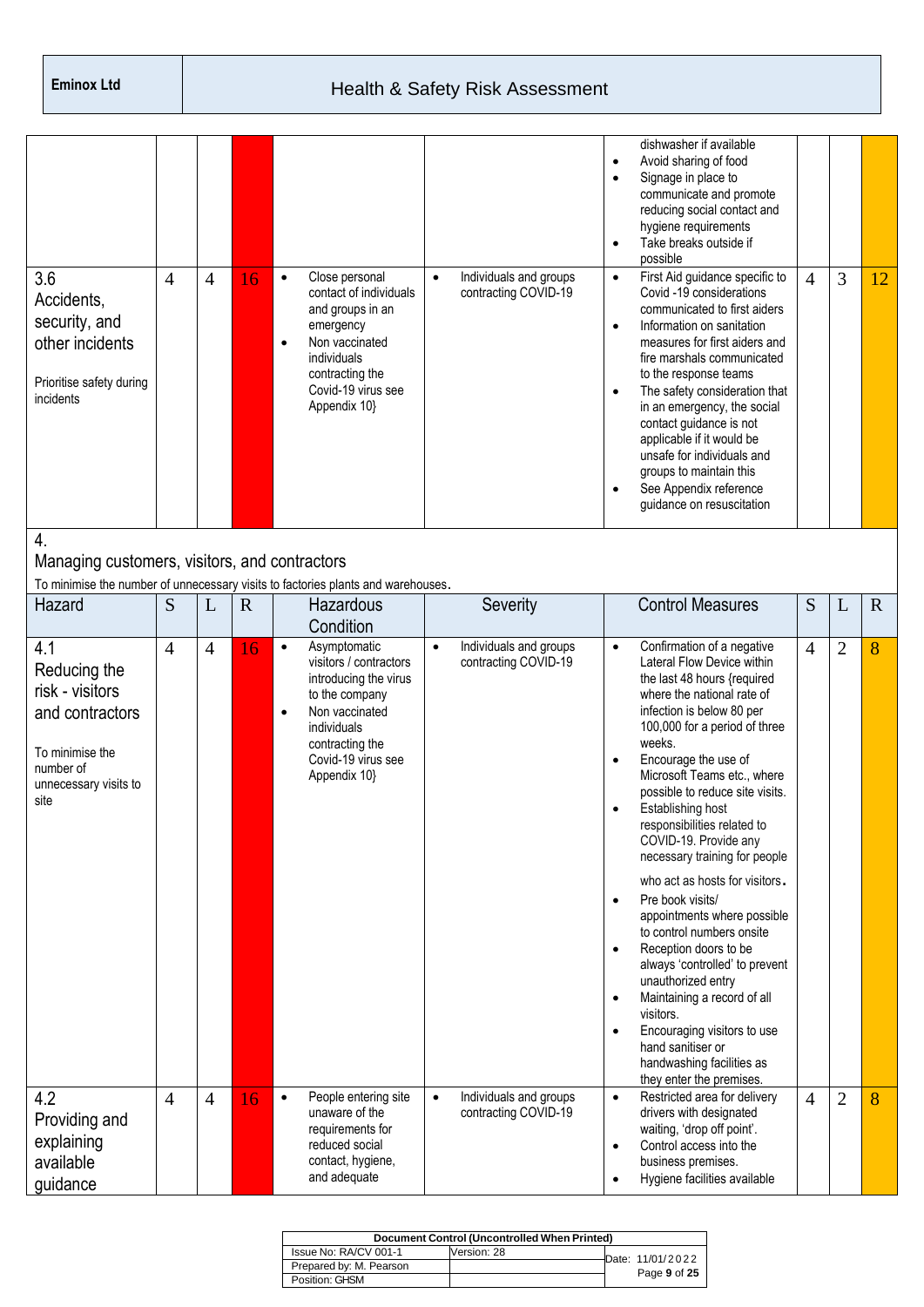| To make sure people<br>understand what they<br>need to do to maintain<br>safety<br>5. Cleaning the workplace                                                              |                |                |    |           | ventilation<br>requirements                                                                           |           |                                                | $\bullet$<br>$\bullet$                                                     | for delivery drivers on<br>request<br>Reduced social contact and<br>hygiene information<br>communicated<br>Employees trained to receive<br>and instruct delivery drivers<br>on the social contact<br>/Hygiene/ventilation and site<br>access restrictions.                                                                                                                                                                                                                                                                                                                                                                                                                                                                                                                                                                                                                                                                                           |                |                |   |
|---------------------------------------------------------------------------------------------------------------------------------------------------------------------------|----------------|----------------|----|-----------|-------------------------------------------------------------------------------------------------------|-----------|------------------------------------------------|----------------------------------------------------------------------------|------------------------------------------------------------------------------------------------------------------------------------------------------------------------------------------------------------------------------------------------------------------------------------------------------------------------------------------------------------------------------------------------------------------------------------------------------------------------------------------------------------------------------------------------------------------------------------------------------------------------------------------------------------------------------------------------------------------------------------------------------------------------------------------------------------------------------------------------------------------------------------------------------------------------------------------------------|----------------|----------------|---|
| 5.1 Before<br>reopening<br>(Office staff<br>returning)<br>To make sure that<br>any site that has been<br>closed or partially<br>operated is clean and<br>ready to restart | 4              | 3              | 12 | $\bullet$ | Ventilation or air<br>conditioning systems<br>recirculating air in<br>the building<br>Legionella risk | $\bullet$ | Individuals and groups<br>contracting COVID-19 | $\bullet$<br>$\bullet$<br>$\bullet$<br>$\bullet$                           | Check service and<br>maintenance of ventilation<br>systems is up to date.<br>Keep the building as well<br>ventilated as possible with<br>windows and doors open<br>were possible.<br>Ascertain CO2 base levels in<br>room to decide if further<br>action is necessary. {see<br>section 2.3}<br>Ensuring all Legionella<br>checks are undertaken and<br>up to date                                                                                                                                                                                                                                                                                                                                                                                                                                                                                                                                                                                    | $\overline{4}$ | 2              | 8 |
| 5.2 Keeping the<br>workplace clean<br>To keep the<br>workplace clean and<br>prevent transmission<br>by touching<br>contaminated<br>surfaces                               | $\overline{4}$ | $\overline{4}$ | 16 | $\bullet$ | Virus spread through<br>contaminated<br>surfaces /<br>workspaces                                      | $\bullet$ | Individuals and groups<br>contracting COVID-19 | $\bullet$<br>$\bullet$<br>$\bullet$<br>$\bullet$<br>$\bullet$<br>$\bullet$ | Cleaners instructed to pay<br>particular attention to areas /<br>items with most frequent use<br>- desk surfaces / door<br>handles / handrails etc.<br>Operational and office tasks<br>limited to specific persons or<br>teams to reduce the risk of<br>spreading /catching the<br>virus.<br>Promote and communicate<br>cleaning of printers and<br>shared tools and the<br>washing /sanitisation of<br>hands before and after use<br>Clearing workspaces and<br>remove waste and<br>belongings from the work<br>area at the end of a shift.<br>See Appendix section for<br>specific guidance on<br>cleaning after a known<br>/suspected case of Covid-19<br>in the workplace<br>Providing extra non recycling<br>bins for workers and visitors<br>to dispose of single use face<br>coverings and PPE. You<br>should refer to guidance for<br>information on how to<br>dispose of personal or<br>business waste, including<br>face coverings and PPE | $\overline{4}$ | $\overline{2}$ | 8 |
| 5.3<br>Hygiene-<br>handwashing,                                                                                                                                           | $\overline{4}$ | $\overline{4}$ | 16 | $\bullet$ | Transmission of<br>virus through lack of<br>sanitation                                                | $\bullet$ | Individuals and groups<br>contracting COVID-19 | $\bullet$                                                                  | Signs /posters informing<br>individuals of the need to<br>wash hands frequently and<br>effectively.                                                                                                                                                                                                                                                                                                                                                                                                                                                                                                                                                                                                                                                                                                                                                                                                                                                  | $\overline{4}$ | $\overline{2}$ | 8 |

| Document Control (Uncontrolled When Printed) |             |  |                  |  |  |  |  |  |  |
|----------------------------------------------|-------------|--|------------------|--|--|--|--|--|--|
| Issue No: RA/CV 001-1                        | Version: 28 |  | Date: 11/01/2022 |  |  |  |  |  |  |
| Prepared by: M. Pearson                      |             |  | Page 10 of 25    |  |  |  |  |  |  |
| Position: GHSM                               |             |  |                  |  |  |  |  |  |  |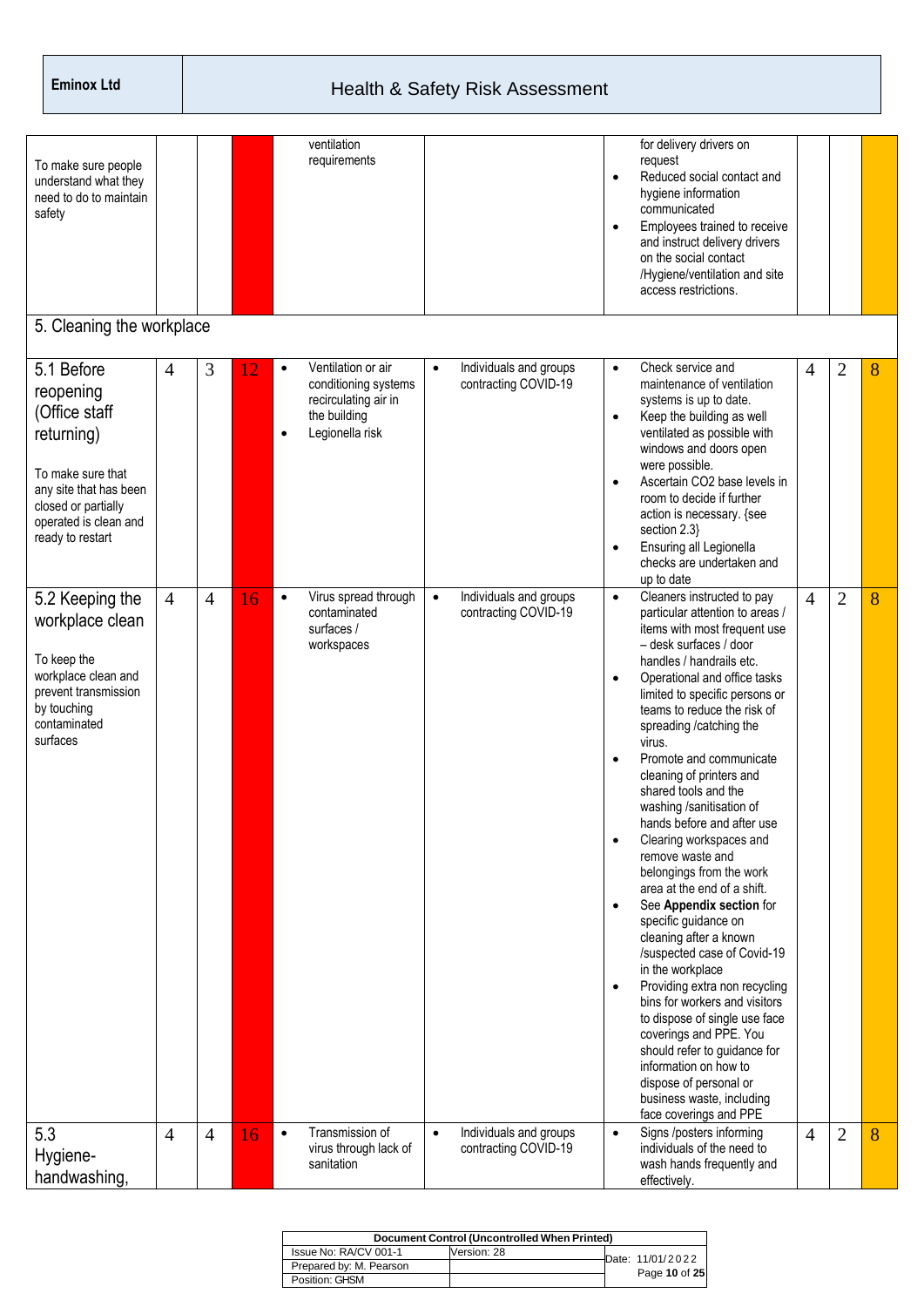| sanitation<br>facilities and<br>toilets.<br>To help everyone to<br>maintain good<br>hygiene through the<br>working day                                                                                                     |                |                |    |                                                                                                                                     |                                                             | $\bullet$<br>$\bullet$<br>$\bullet$<br>$\bullet$<br>$\bullet$              | Information provided<br>regarding avoiding touching<br>your face and the need to<br>sneeze/cough into a tissue<br>and dispose of safely<br>Regular communication on<br>the latest guidance and<br>encouraging feedback<br>Restrictions in place<br>regarding the number of<br>persons permitted into toilets<br>and changing rooms to<br>facilitate social distancing<br>Requirement to keep areas<br>clean and to dispose of any<br>rubbish correctly<br>communicated<br>Keeping the facilities well<br>ventilated. For example, by<br>ensuring any mechanical<br>ventilation works effectively<br>and opening windows and<br>vents where possible. |                |                |   |
|----------------------------------------------------------------------------------------------------------------------------------------------------------------------------------------------------------------------------|----------------|----------------|----|-------------------------------------------------------------------------------------------------------------------------------------|-------------------------------------------------------------|----------------------------------------------------------------------------|------------------------------------------------------------------------------------------------------------------------------------------------------------------------------------------------------------------------------------------------------------------------------------------------------------------------------------------------------------------------------------------------------------------------------------------------------------------------------------------------------------------------------------------------------------------------------------------------------------------------------------------------------|----------------|----------------|---|
| 5.4<br>Changing rooms<br>and showers<br>To minimise the risk<br>of transmission in<br>changing rooms and<br>showers                                                                                                        | $\overline{4}$ | 3              | 12 | Transmission of<br>$\bullet$<br>virus through contact<br>in changing rooms                                                          | Individuals and groups<br>$\bullet$<br>contracting COVID-19 | $\bullet$<br>$\bullet$<br>$\bullet$<br>$\bullet$<br>$\bullet$              | Restrictions in place on the<br>number of individuals<br>permitted into bathrooms<br>/toilets.<br>All rubbish disposed of<br>correctly<br>Facilities regularly cleaned.<br>Where shower and changing<br>facilities are required, setting<br>clear use and cleaning<br>guidance for showers,<br>lockers and changing rooms<br>to ensure they are kept clean<br>and clear of personal items<br>and that social contact is<br>reduced, as much as is<br>possible.<br>Keep the facilities well<br>ventilated. For example, by<br>ensuring any mechanical<br>ventilation works effectively<br>and opening windows and<br>vents where possible.            | 4              | $\overline{2}$ | 8 |
| 5.5<br>Handling goods,<br>merchandise<br>and other<br>materials, and<br>onsite vehicles<br>To reduce<br>transmission through<br>contact with objects<br>that come into the<br>workplace and<br>vehicles at the<br>worksite | $\overline{4}$ | $\overline{3}$ | 12 | To reduce<br>$\bullet$<br>transmission of virus<br>through contact with<br>objects that come<br>into the workplace<br>and vehicles. | Individuals and groups<br>$\bullet$<br>contracting COVID-19 | $\bullet$<br>$\bullet$<br>$\bullet$<br>$\bullet$<br>$\bullet$<br>$\bullet$ | Wash hands thoroughly after<br>receiving letters / parcels.<br>Dispose of any packaging<br>All company vehicles to be<br>sanitized before and after<br>use.<br>Use disposable gloves for<br>fuel purchases<br>Preference is for vehicles not<br>to be shared.<br>Follow guidance in 7.2.2<br>below if vehicles are shared                                                                                                                                                                                                                                                                                                                            | $\overline{4}$ | $\overline{2}$ | 8 |

| Document Control (Uncontrolled When Printed) |             |  |                  |  |  |  |  |  |  |
|----------------------------------------------|-------------|--|------------------|--|--|--|--|--|--|
| Issue No: RA/CV 001-1                        | Version: 28 |  | Date: 11/01/2022 |  |  |  |  |  |  |
| Prepared by: M. Pearson                      |             |  | Page 11 of 25    |  |  |  |  |  |  |
| Position: GHSM                               |             |  |                  |  |  |  |  |  |  |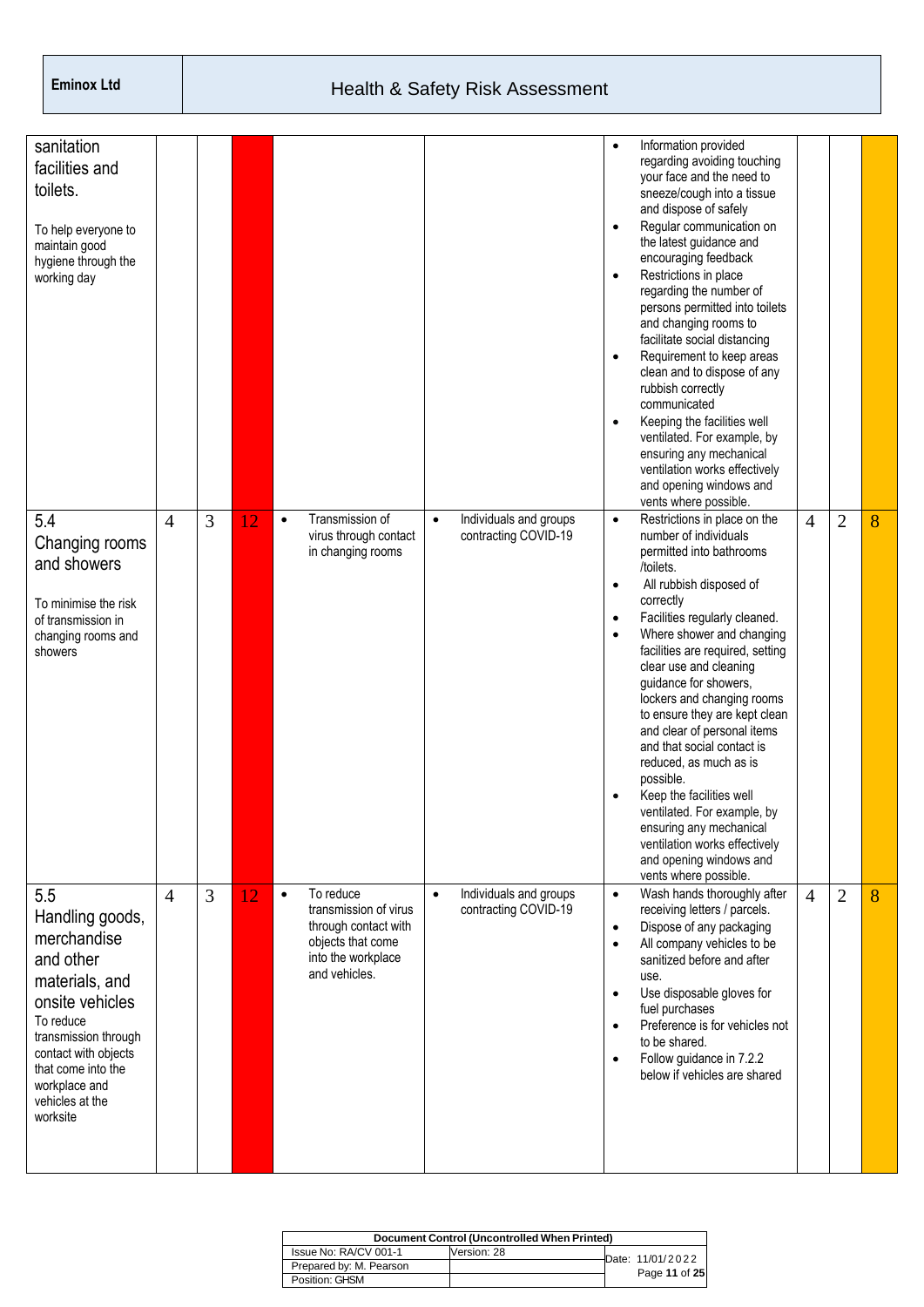| 6.<br>PPE and face<br>coverings                                                                                      | 4              | 4              | 6  |                                                       | Transmission of the<br>virus                                                                                          |           | Individuals and groups<br>contracting COVID-19                                                                                                                                                                                                                                                                                                                                                                                                                                                                                                                                                                                                                                                                                                                                                                                                                                                                                                                                                                                                                                                                                     | $\bullet$<br>$\bullet$                                                     | The COVID-19 risk in the<br>workplace is managed<br>through social distancing,<br>hygiene and fixed teams or<br>partnering, not through PPE.<br>The role of PPE in providing<br>additional protection is<br>extremely limited in an office/<br>manufacturing environment.                                                                                                                                                                                                                                                                                                                                                                                                                                                                                                                                                                                        | 4              | 3 | 12 |
|----------------------------------------------------------------------------------------------------------------------|----------------|----------------|----|-------------------------------------------------------|-----------------------------------------------------------------------------------------------------------------------|-----------|------------------------------------------------------------------------------------------------------------------------------------------------------------------------------------------------------------------------------------------------------------------------------------------------------------------------------------------------------------------------------------------------------------------------------------------------------------------------------------------------------------------------------------------------------------------------------------------------------------------------------------------------------------------------------------------------------------------------------------------------------------------------------------------------------------------------------------------------------------------------------------------------------------------------------------------------------------------------------------------------------------------------------------------------------------------------------------------------------------------------------------|----------------------------------------------------------------------------|------------------------------------------------------------------------------------------------------------------------------------------------------------------------------------------------------------------------------------------------------------------------------------------------------------------------------------------------------------------------------------------------------------------------------------------------------------------------------------------------------------------------------------------------------------------------------------------------------------------------------------------------------------------------------------------------------------------------------------------------------------------------------------------------------------------------------------------------------------------|----------------|---|----|
| 6.1<br>Face coverings                                                                                                | $\overline{4}$ | $\overline{4}$ | 16 | $\bullet$<br>٠<br>$\bullet$<br>$\bullet$<br>$\bullet$ | and those around them from COVID-19.<br>and safety assessments<br>employees<br>Continue to wash your hands regularly. |           | people they do not normally meet, especially important in enclosed and crowded spaces.<br>Face coverings are not a replacement for the other ways of managing risk, including<br>minimising time spent in contact, using fixed teams, and partnering for close-up work, and<br>increasing hand and surface washing. These other measures remain the best ways of<br>managing risk in the workplace and government would therefore not expect to see<br>Although we do not include face coverings in our hierarchy of controls, we recognize and<br>support the fact that individuals may choose to wear one.<br>The following advice on wearing face coverings should be made available to all<br>before putting a face covering on, and after removing it.<br>contaminate them with germs from your hands.<br>Change your face covering if it becomes damp or if you've touched it.<br>Change and wash your face covering daily.<br>If the material is washable, wash in line with manufacturer's instructions. If it's not<br>washable, dispose of it carefully in your usual waste.<br>Reduce social contact wherever possible. |                                                                            | There is evidence that wearing a face covering in an enclosed space helps protect individuals<br>People are also encouraged to wear face coverings in enclosed public spaces where there are<br>employers relying on face coverings as risk management for the purpose of their health<br>Wash your hands thoroughly with soap and water for 20 seconds or use hand sanitiser<br>When wearing a face covering, avoid touching your face or face covering, as you could                                                                                                                                                                                                                                                                                                                                                                                           | 4              | 3 | 12 |
| 7. Workforce management                                                                                              |                |                |    |                                                       |                                                                                                                       |           |                                                                                                                                                                                                                                                                                                                                                                                                                                                                                                                                                                                                                                                                                                                                                                                                                                                                                                                                                                                                                                                                                                                                    |                                                                            |                                                                                                                                                                                                                                                                                                                                                                                                                                                                                                                                                                                                                                                                                                                                                                                                                                                                  |                |   |    |
| 7.1<br>Outbreaks in the<br>workplace<br>provide guidance if<br>there is a COVID-19<br>outbreak in your<br>workplace. | $\overline{4}$ | 4              | 16 | $\bullet$                                             | Confirmed case/s of<br>Covid -19 in the<br>workplace<br>Disposal of waste<br>from a confirmed<br>Covid-19 case        | $\bullet$ | Potential for virus to<br>spread to other workers.                                                                                                                                                                                                                                                                                                                                                                                                                                                                                                                                                                                                                                                                                                                                                                                                                                                                                                                                                                                                                                                                                 | $\bullet$<br>$\bullet$<br>$\bullet$<br>$\bullet$<br>$\bullet$<br>$\bullet$ | An outbreak in the workplace<br>will result in the activation of<br>the company COVID-19<br>emergency response plan.<br>A 'single point of contact'<br>(SPOC) nominated within the<br>business for communications<br>to /from the Government.<br>HSE & NHS etc.<br>If we become aware of any<br>positive cases of COVID-19<br>in the workplace, our<br>identified SPOC will inform<br>the Local Authority public<br>health team of the situation<br>and number of persons<br>involved.<br>The person identified as the<br>'Single point of contact'<br>(SPOC) will also -<br>Call the 'Self Isolation Hub'<br>on 02037436715.<br>The SPOC will need to<br>provide the 8-digit NHS Test<br>and Trace Account ID<br>(sometimes referred to as a<br>CTAS number) of the person<br>who tested positive,<br>alongside the names of co-<br>workers identified as close | $\overline{4}$ | 2 | 8  |

| Document Control (Uncontrolled When Printed) |             |  |                  |  |  |  |  |  |  |
|----------------------------------------------|-------------|--|------------------|--|--|--|--|--|--|
| Issue No: RA/CV 001-1                        | Version: 28 |  | Date: 11/01/2022 |  |  |  |  |  |  |
| Prepared by: M. Pearson                      |             |  |                  |  |  |  |  |  |  |
| Position: GHSM                               |             |  | Page 12 of 25    |  |  |  |  |  |  |
|                                              |             |  |                  |  |  |  |  |  |  |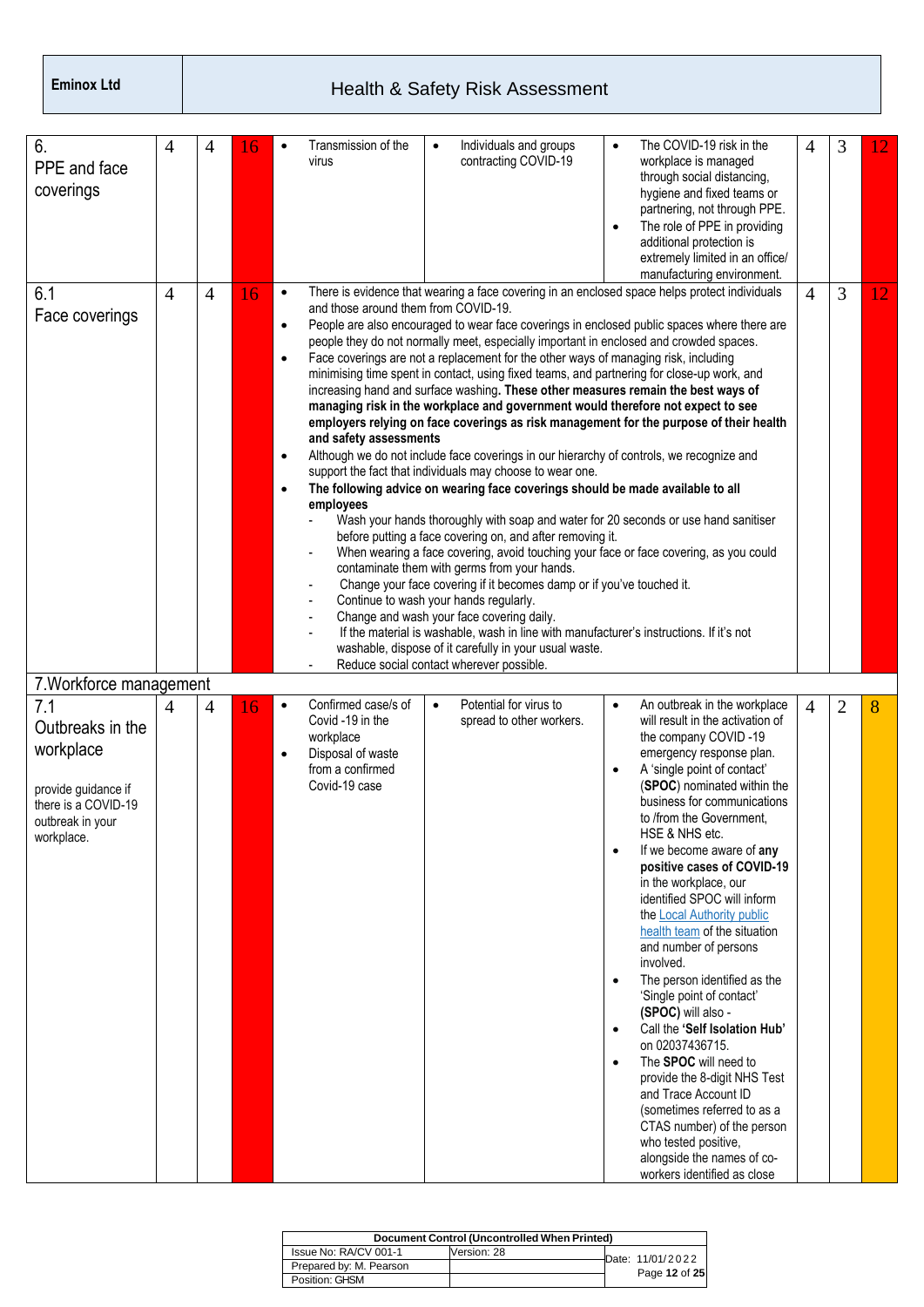|  |  |           | contacts. We will do this to                                  |  |  |
|--|--|-----------|---------------------------------------------------------------|--|--|
|  |  |           | ensure that all workplace                                     |  |  |
|  |  |           | contacts are registered with                                  |  |  |
|  |  |           | NHS Test and Trace and can                                    |  |  |
|  |  |           | receive the necessary public                                  |  |  |
|  |  |           | health advice, including the                                  |  |  |
|  |  |           | support available to help                                     |  |  |
|  |  |           | people to self-isolate                                        |  |  |
|  |  | $\bullet$ | We will immediately identify                                  |  |  |
|  |  |           | any close workplace                                           |  |  |
|  |  |           | contacts and ask them to                                      |  |  |
|  |  |           | self-isolate. We will not wait                                |  |  |
|  |  |           | for NHS Test and Trace. As                                    |  |  |
|  |  |           | taking prompt action will help                                |  |  |
|  |  |           | reduce the risk of a                                          |  |  |
|  |  |           | widespread workplace                                          |  |  |
|  |  |           | outbreak.                                                     |  |  |
|  |  | $\bullet$ | If the local PHE health                                       |  |  |
|  |  |           | protection team declare an                                    |  |  |
|  |  |           | outbreak. We will submit the                                  |  |  |
|  |  |           | following:                                                    |  |  |
|  |  | $\bullet$ | Details of symptomatic staff                                  |  |  |
|  |  | $\bullet$ | Assist in identifying any                                     |  |  |
|  |  |           | close contacts                                                |  |  |
|  |  |           |                                                               |  |  |
|  |  | $\bullet$ | To facilitate this, we will keep                              |  |  |
|  |  |           | a temporary record of staff /                                 |  |  |
|  |  |           | visitors and shift patterns for                               |  |  |
|  |  |           | 21 days and assist PHE /                                      |  |  |
|  |  |           | NHS Test and Trace with                                       |  |  |
|  |  |           | requests for that data.                                       |  |  |
|  |  | $\bullet$ | Disposal of waste from a                                      |  |  |
|  |  |           | confirmed Covid-19 case                                       |  |  |
|  |  | $\bullet$ | Personal waste from                                           |  |  |
|  |  |           | individuals with symptoms                                     |  |  |
|  |  |           | of COVID-19 and waste from                                    |  |  |
|  |  |           | cleaning of areas where they                                  |  |  |
|  |  |           | have been (including PPE,                                     |  |  |
|  |  |           | disposable cloths and used                                    |  |  |
|  |  |           | tissues):                                                     |  |  |
|  |  | $\bullet$ | Should be put in a plastic                                    |  |  |
|  |  |           | rubbish bag and tied when                                     |  |  |
|  |  |           | full                                                          |  |  |
|  |  | $\bullet$ | The plastic bag should then                                   |  |  |
|  |  |           | be placed in a second bin                                     |  |  |
|  |  |           | bag and tied                                                  |  |  |
|  |  |           |                                                               |  |  |
|  |  | $\bullet$ | This should be put in a                                       |  |  |
|  |  |           | suitable and secure place                                     |  |  |
|  |  |           | and marked for storage until<br>the individual's test results |  |  |
|  |  |           | are known                                                     |  |  |
|  |  |           |                                                               |  |  |
|  |  | $\bullet$ | If the individual tests                                       |  |  |
|  |  |           | negative, this can be                                         |  |  |
|  |  |           | disposed of immediately with                                  |  |  |
|  |  |           | the normal waste.                                             |  |  |
|  |  | $\bullet$ | If COVID-19 is confirmed this                                 |  |  |
|  |  |           | waste should be stored for at                                 |  |  |
|  |  |           | least 72 hours before                                         |  |  |
|  |  |           | disposal with normal waste.                                   |  |  |

|                         | Document Control (Uncontrolled When Printed) |                  |
|-------------------------|----------------------------------------------|------------------|
| Issue No: RA/CV 001-1   | Version: 28                                  | Date: 11/01/2022 |
| Prepared by: M. Pearson |                                              |                  |
| Position: GHSM          |                                              | Page 13 of 25    |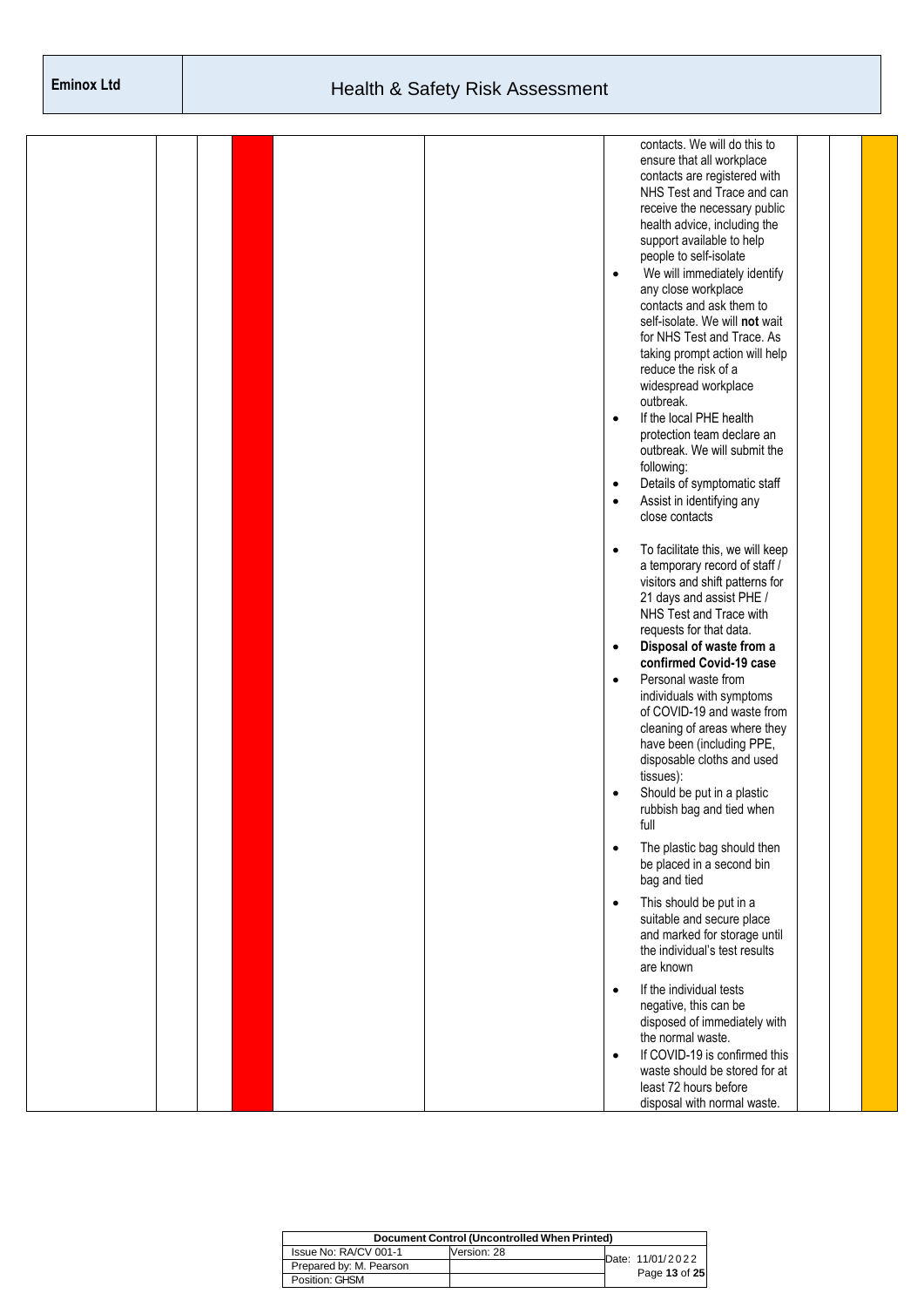| 7.1.1<br>Shift patterns<br>and working<br>groups<br>Change the way work<br>is organised to create<br>distinct groups and<br>reduce the number of<br>contacts each worker<br>has | 4 | 4              | 16 | $\bullet$ | Virus spread more<br>easily through<br>multiple points of<br>contact throughout<br>the company<br>Non vaccinated<br>individuals<br>contracting the<br>Covid-19 virus see<br>Appendix 10} | $\bullet$ | Individuals and groups<br>contracting COVID-19 | $\bullet$<br>$\bullet$                                                                                    | As far as possible, where<br>workers are split into teams<br>or shift groups, fixing these<br>teams or shift groups so that<br>where contact is<br>unavoidable, this happens<br>between the same people.<br>Identifying areas where<br>people have to directly pass<br>things to each other, for<br>example, job information,<br>spare parts, samples, raw<br>materials, and find ways to<br>remove direct contact, such<br>as through the use of drop-<br>off points or transfer zones.                                                                                                                                                                                                                                                                                                                                                                                                                                                                                                                                                                                                                                                                                                   | $\overline{4}$ | 2              | 8 |
|---------------------------------------------------------------------------------------------------------------------------------------------------------------------------------|---|----------------|----|-----------|------------------------------------------------------------------------------------------------------------------------------------------------------------------------------------------|-----------|------------------------------------------------|-----------------------------------------------------------------------------------------------------------|--------------------------------------------------------------------------------------------------------------------------------------------------------------------------------------------------------------------------------------------------------------------------------------------------------------------------------------------------------------------------------------------------------------------------------------------------------------------------------------------------------------------------------------------------------------------------------------------------------------------------------------------------------------------------------------------------------------------------------------------------------------------------------------------------------------------------------------------------------------------------------------------------------------------------------------------------------------------------------------------------------------------------------------------------------------------------------------------------------------------------------------------------------------------------------------------|----------------|----------------|---|
| 7.2 Work related travel<br>7.2.1<br>Cars,<br>accommodation,<br>and visits<br>To keep people safe<br>when they travel<br>between locations                                       | 4 | $\overline{4}$ | 16 | $\bullet$ | Transmission of<br>virus through shared<br>travel<br>Non vaccinated<br>individuals<br>contracting the<br>Covid-19 virus see<br>Appendix 10}                                              | $\bullet$ | Individuals and groups<br>contracting COVID-19 | $\bullet$<br>$\bullet$<br>$\bullet$<br>$\bullet$<br>$\bullet$<br>٠<br>$\bullet$<br>$\bullet$<br>$\bullet$ | Remote meetings Microsoft<br>Teams etc. are the preferred<br>option before travel is<br>considered<br>Evidence of a negative<br>lateral flow test for all visits<br>to group sites<br>Everyone sharing a vehicle<br>to provide evidence of a<br>negative lateral flow test.<br>Minimizing the number of<br>people travelling together in<br>any one vehicle, using fixed<br>travel partners, increasing<br>ventilation when possible<br>and avoiding face to face<br>contact.<br>switch ventilation systems on<br>while people are in the<br>vehicle. Make sure you set to<br>drawing fresh air in, not<br>recirculating air<br>To improve ventilation,<br>windows can also be opened<br>(partially if it's cold). Heating<br>can be left on to keep the<br>vehicle warm<br>Cleaning shared vehicles<br>between shifts or on<br>handover, using standard<br>cleaning products - make<br>sure you clean door handles<br>and other areas that people<br>may touch<br>Ensuring that social<br>interaction outside the<br>purpose of the visit is kept to<br>a minimum.<br>Ensuring that the company /<br>destination of any visit can<br>provide evidence that they<br>are operating within a | $\overline{4}$ | $\overline{2}$ | 8 |
|                                                                                                                                                                                 |   |                |    |           |                                                                                                                                                                                          |           |                                                | $\bullet$                                                                                                 | COVID-19 safe policy and<br>procedures<br>Person to person contact                                                                                                                                                                                                                                                                                                                                                                                                                                                                                                                                                                                                                                                                                                                                                                                                                                                                                                                                                                                                                                                                                                                         |                |                |   |

| Document Control (Uncontrolled When Printed) |             |  |                  |  |  |  |  |  |  |
|----------------------------------------------|-------------|--|------------------|--|--|--|--|--|--|
| Issue No: RA/CV 001-1                        | Version: 28 |  | Date: 11/01/2022 |  |  |  |  |  |  |
| Prepared by: M. Pearson                      |             |  |                  |  |  |  |  |  |  |
| Position: GHSM                               |             |  | Page 14 of 25    |  |  |  |  |  |  |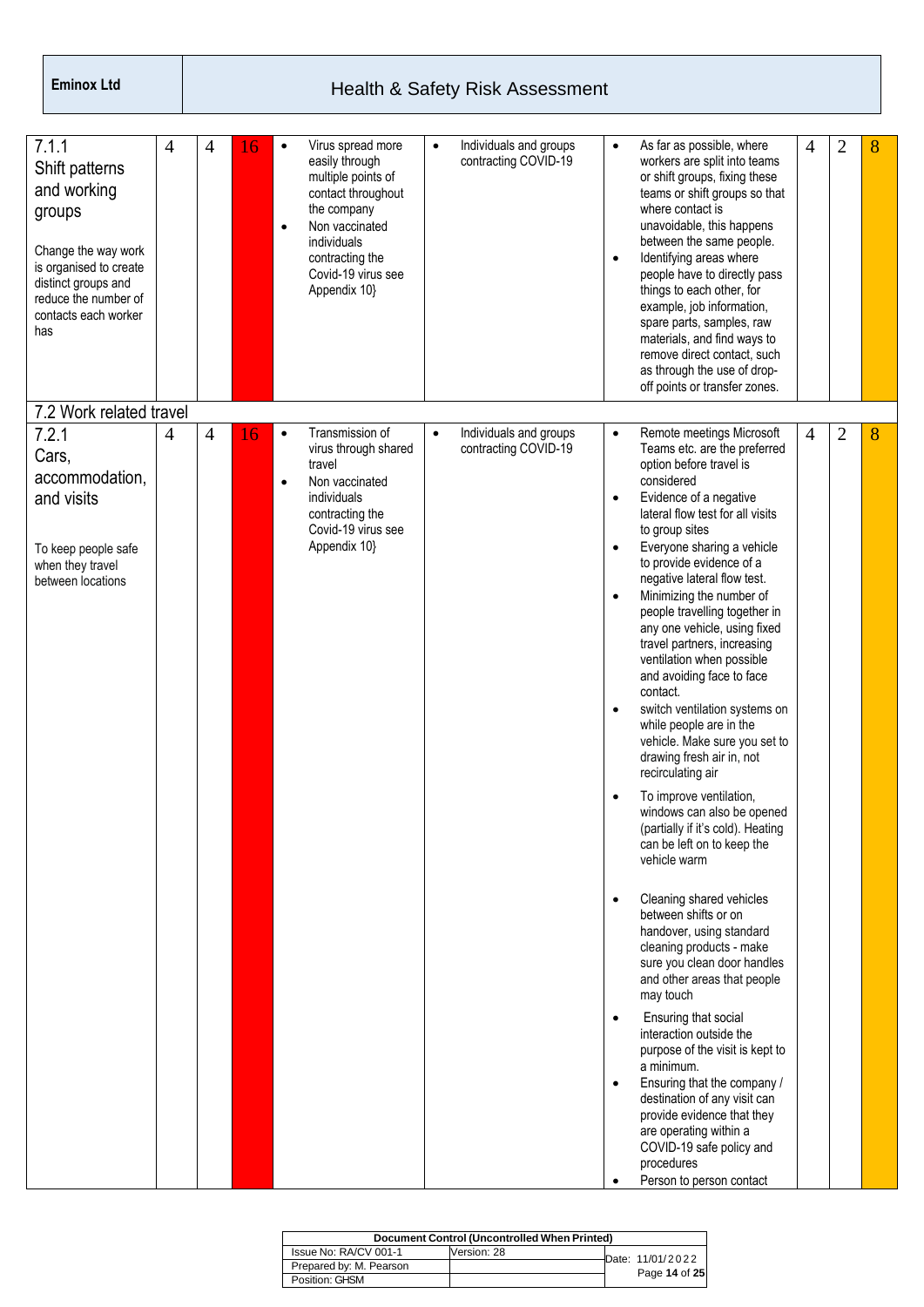| 7.2.2<br>Travelling to and<br>from work:<br>To keep people safe<br>when they travel<br>between locations         | $\overline{4}$ | $\overline{4}$ | 16 | $\bullet$<br>٠ | Transmission of<br>virus through sharing<br>vehicles to and from<br>work<br>Non vaccinated<br>individuals<br>contracting the<br>Covid-19 virus see<br>Appendix 10} | $\bullet$ | Individuals and groups<br>contracting COVID-19 | $\bullet$<br>$\bullet$<br>$\bullet$<br>$\bullet$<br>$\bullet$<br>$\bullet$<br>$\bullet$<br>$\bullet$<br>$\bullet$<br>$\bullet$ | minimized during any site<br>visit.<br>Persons visiting customer /<br>supplier sites consistent to<br>same persons.<br>Where workers are required<br>to stay away from their<br>home, centrally log the stay<br>and making sure any<br>overnight accommodation is<br>operating with COVID-19<br>arrangements to keep<br>people safe - Hygiene<br>/ventilation and social<br>contact considerations.<br>Walking or cycling to work<br>where possible.<br>If you are car sharing -<br>Switch ventilation systems<br>on while people are in the<br>vehicle. Make sure you set to<br>drawing fresh air in, not<br>recirculating air<br>To improve ventilation,<br>windows can also be opened<br>(partially if it's cold). Heating<br>can be left on to keep the<br>vehicle warm<br>travelling side by side or<br>behind other people, rather<br>than facing them, where<br>seating arrangements allow<br>facing away from each other<br>considering seating<br>arrangements to maximise<br>distance between people in<br>the vehicle<br>asking the driver and<br>passengers to wear a face<br>covering<br>All persons sharing a vehicle<br>on a regular basis should<br>consider regular Lateral Flow<br>Testing. | $\overline{4}$ | 2 | 8 |
|------------------------------------------------------------------------------------------------------------------|----------------|----------------|----|----------------|--------------------------------------------------------------------------------------------------------------------------------------------------------------------|-----------|------------------------------------------------|--------------------------------------------------------------------------------------------------------------------------------|---------------------------------------------------------------------------------------------------------------------------------------------------------------------------------------------------------------------------------------------------------------------------------------------------------------------------------------------------------------------------------------------------------------------------------------------------------------------------------------------------------------------------------------------------------------------------------------------------------------------------------------------------------------------------------------------------------------------------------------------------------------------------------------------------------------------------------------------------------------------------------------------------------------------------------------------------------------------------------------------------------------------------------------------------------------------------------------------------------------------------------------------------------------------------------------------------------------|----------------|---|---|
|                                                                                                                  |                |                |    |                |                                                                                                                                                                    |           |                                                |                                                                                                                                |                                                                                                                                                                                                                                                                                                                                                                                                                                                                                                                                                                                                                                                                                                                                                                                                                                                                                                                                                                                                                                                                                                                                                                                                               |                |   |   |
| 7.3 Communications and training                                                                                  |                |                |    |                |                                                                                                                                                                    |           |                                                |                                                                                                                                |                                                                                                                                                                                                                                                                                                                                                                                                                                                                                                                                                                                                                                                                                                                                                                                                                                                                                                                                                                                                                                                                                                                                                                                                               |                |   |   |
| 7.3.1<br>Returning to<br>work<br>To make sure all<br>workers understand<br>COVID-19 related<br>safety procedures | $\overline{4}$ | 4              | 16 | $\bullet$      | Workers unaware of<br>safety procedures<br>unwittingly not<br>adhering to COVID-<br>19 safe working<br>requirements                                                | $\bullet$ | Individuals and groups<br>contracting COVID-19 | $\bullet$<br>$\bullet$                                                                                                         | All employees returning to<br>site are taken through a<br>briefing on the site<br>requirements and<br>expectations with regards to<br>social distancing, hygiene<br>and cleaning procedures and<br>protocols relevant to COVID-<br>19 controls in the business<br>Regular communications are<br>undertaken through Toolbox<br>talks / Team Briefs,<br>encouraging feedback and                                                                                                                                                                                                                                                                                                                                                                                                                                                                                                                                                                                                                                                                                                                                                                                                                                | 4              | 2 | 8 |

| <b>Document Control (Uncontrolled When Printed)</b> |             |  |                  |  |  |  |  |  |  |  |
|-----------------------------------------------------|-------------|--|------------------|--|--|--|--|--|--|--|
| Issue No: RA/CV 001-1                               | Version: 28 |  | Date: 11/01/2022 |  |  |  |  |  |  |  |
| Prepared by: M. Pearson                             |             |  | Page 15 of 25    |  |  |  |  |  |  |  |
| Position: GHSM                                      |             |  |                  |  |  |  |  |  |  |  |
|                                                     |             |  |                  |  |  |  |  |  |  |  |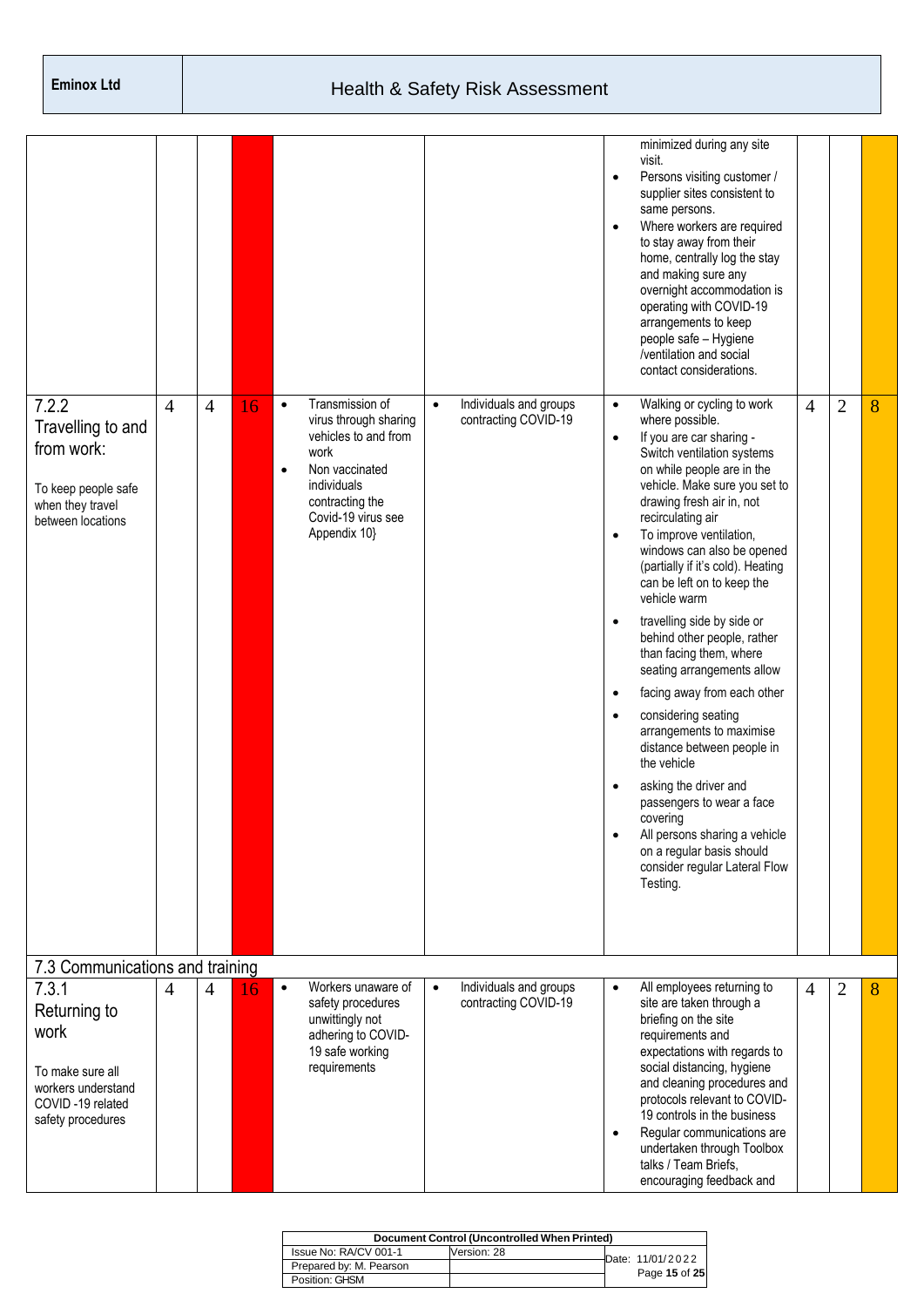|                                                                                                                                                                           |                |                |    |                             |                                                                                                     |           |                                                                        | $\bullet$                                                                  | suggestions from employees<br>Any employee who intends<br>to return to work after a<br>period of self-isolation, must<br>first contact the HR<br>department to confirm they<br>are fit to return and have<br>followed government<br>legislation with regards to<br>self-isolation.                                                                                                                                                                                                                                                                                                                                                                                                                                                 |                |                |    |
|---------------------------------------------------------------------------------------------------------------------------------------------------------------------------|----------------|----------------|----|-----------------------------|-----------------------------------------------------------------------------------------------------|-----------|------------------------------------------------------------------------|----------------------------------------------------------------------------|------------------------------------------------------------------------------------------------------------------------------------------------------------------------------------------------------------------------------------------------------------------------------------------------------------------------------------------------------------------------------------------------------------------------------------------------------------------------------------------------------------------------------------------------------------------------------------------------------------------------------------------------------------------------------------------------------------------------------------|----------------|----------------|----|
| 7.3.2<br>Ongoing<br>communications<br>and signage<br>Making sure all<br>workers are kept up to<br>date with how safety<br>measures are being<br>implemented or<br>updated | $\overline{4}$ | $\overline{4}$ | 16 | $\bullet$<br>requirements   | Workers unaware of<br>safety procedures<br>unwittingly not<br>adhering to COVID-<br>19 safe working | $\bullet$ | Individuals and groups<br>contracting COVID-19                         | $\bullet$<br>$\bullet$<br>$\bullet$<br>$\bullet$<br>$\bullet$<br>$\bullet$ | Regular updates on changes<br>to government /HSE<br>guidance communicated<br>Regular contact maintained<br>with all homeworkers.<br>Ongoing reminders of<br>requirements displayed<br>through notices / power point<br>presentations and Toolbox<br>communications<br>encouraging feedback from<br>all employees<br>Mental wellbeing<br>considerations taken into<br>account with<br>communications regarding<br>the EAP and MHFA resource<br>available to all employees.<br>Posters and signage<br>periodical updated to refresh<br>the ventilation, social<br>contact, and hygiene<br>message<br>Communicating<br>requirements to interested<br>parties who attend site                                                          | $\overline{4}$ | $\overline{2}$ | 8  |
| Returning to<br>work - Long<br>Covid-19                                                                                                                                   | $\overline{4}$ | $\overline{4}$ | 16 | $\bullet$<br>with long term | Individuals suffering<br>effects of Covid-19                                                        | $\bullet$ | Long term significant<br>impact on both physical<br>and mental health. | $\bullet$<br>$\bullet$<br>$\bullet$<br>$\bullet$                           | Long Covid - Individuals<br>suffering with long term<br>effects of Covid-19 should<br>speak to their HR<br>department regarding any<br>concerns they may have with<br>regards to their fitness and<br>wellbeing.<br>Individuals recovering from<br>covid-19 infection should<br>speak to their GP about local<br>care pathways for support<br>and assessment of any long-<br>term symptoms or health<br>problems.<br>where changes to physical or<br>mental wellbeing are<br>reported, risk assessments<br>should be undertaken to<br>identify if any adjustments to<br>work practice or environment<br>are necessary.<br>Persistent health problems<br>reported, but not exclusive to<br>following COVID-19 infection<br>include: | 4              | 3              | 12 |

| Document Control (Uncontrolled When Printed) |             |  |                    |  |  |  |  |  |  |  |
|----------------------------------------------|-------------|--|--------------------|--|--|--|--|--|--|--|
| Issue No: RA/CV 001-1                        | Version: 28 |  | Date: $11/01/2022$ |  |  |  |  |  |  |  |
| Prepared by: M. Pearson                      |             |  |                    |  |  |  |  |  |  |  |
| Position: GHSM                               |             |  | Page 16 of 25      |  |  |  |  |  |  |  |
|                                              |             |  |                    |  |  |  |  |  |  |  |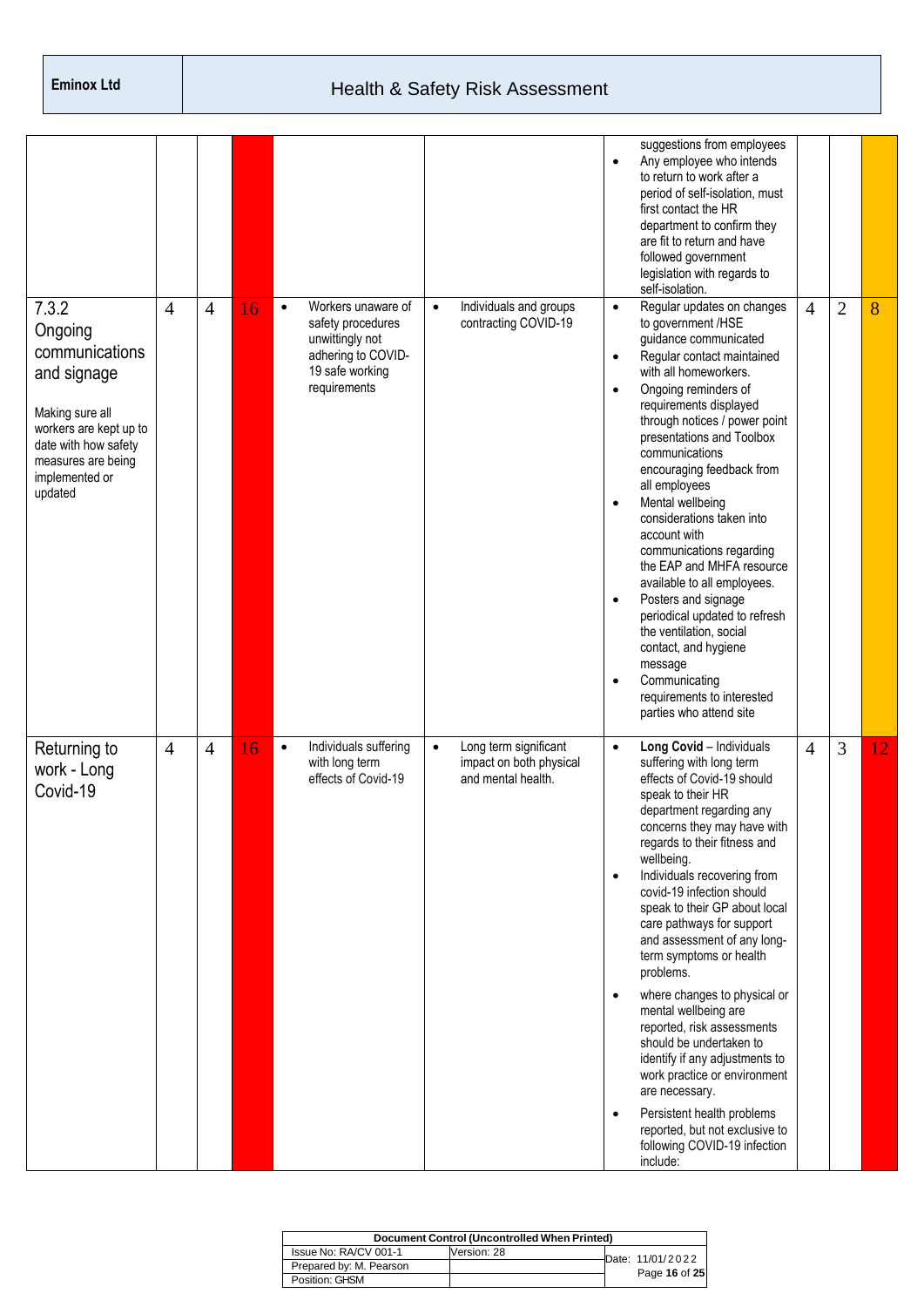|                                                                                                                                                                              |                |                |    |           |                                                                          |           |                                                | $\bullet$<br>$\bullet$<br>$\bullet$<br>$\bullet$<br>$\bullet$ | respiratory symptoms and<br>conditions such as chronic<br>cough, shortness of breath,<br>lung inflammation and<br>fibrosis, and pulmonary<br>vascular disease<br>cardiovascular symptoms<br>and disease such as chest<br>tightness, acute myocarditis,<br>and heart failure<br>protracted loss or change of<br>smell and taste<br>mental health problems<br>including depression,<br>anxiety, and cognitive<br>difficulties<br>inflammatory disorders such<br>as myalgia, multisystem<br>inflammatory syndrome, |                |                |   |
|------------------------------------------------------------------------------------------------------------------------------------------------------------------------------|----------------|----------------|----|-----------|--------------------------------------------------------------------------|-----------|------------------------------------------------|---------------------------------------------------------------|-----------------------------------------------------------------------------------------------------------------------------------------------------------------------------------------------------------------------------------------------------------------------------------------------------------------------------------------------------------------------------------------------------------------------------------------------------------------------------------------------------------------|----------------|----------------|---|
|                                                                                                                                                                              |                |                |    |           |                                                                          |           |                                                | $\bullet$                                                     | Guillain-Barre syndrome, or<br>neuralgic amyotrophy<br>gastrointestinal disturbance<br>with diarrhoea                                                                                                                                                                                                                                                                                                                                                                                                           |                |                |   |
|                                                                                                                                                                              |                |                |    |           |                                                                          |           |                                                | $\bullet$                                                     | continuing headaches                                                                                                                                                                                                                                                                                                                                                                                                                                                                                            |                |                |   |
|                                                                                                                                                                              |                |                |    |           |                                                                          |           |                                                | $\bullet$                                                     | fatigue, weakness, and<br>sleeplessness                                                                                                                                                                                                                                                                                                                                                                                                                                                                         |                |                |   |
|                                                                                                                                                                              |                |                |    |           |                                                                          |           |                                                | $\bullet$                                                     | liver and kidney dysfunction                                                                                                                                                                                                                                                                                                                                                                                                                                                                                    |                |                |   |
|                                                                                                                                                                              |                |                |    |           |                                                                          |           |                                                | $\bullet$                                                     | clotting disorders and<br>thrombosis                                                                                                                                                                                                                                                                                                                                                                                                                                                                            |                |                |   |
|                                                                                                                                                                              |                |                |    |           |                                                                          |           |                                                | $\bullet$                                                     | lymphadenopathy                                                                                                                                                                                                                                                                                                                                                                                                                                                                                                 |                |                |   |
|                                                                                                                                                                              |                |                |    |           |                                                                          |           |                                                | $\bullet$                                                     | skin rashes                                                                                                                                                                                                                                                                                                                                                                                                                                                                                                     |                |                |   |
| 8<br>Inbound and<br>outbound goods<br>To reduce social<br>contact to the lowest<br>level possible, and<br>avoid surface<br>transmission when<br>goods enter or leave<br>site | $\overline{4}$ | $\overline{4}$ | 16 | $\bullet$ | Transmission of<br>virus through<br>delivery and<br>collections of goods | $\bullet$ | Individuals and groups<br>contracting COVID-19 | $\bullet$<br>$\bullet$<br>$\bullet$<br>$\bullet$              | Reception doors to be<br>'controlled' to prevent<br>unauthorized entry<br>Sign to instruct any delivery<br>persons on where to drop<br>Drivers instructed to remain<br>in cabs until notified to<br>unload<br>Restricted area for delivery<br>drivers with designated 'drop<br>off point' to restrict access<br>into the business premises.                                                                                                                                                                     | $\overline{4}$ | $\overline{2}$ | 8 |
|                                                                                                                                                                              |                |                |    |           |                                                                          |           |                                                | $\bullet$<br>$\bullet$                                        | Employees trained to receive<br>and instruct delivery drivers<br>on the social contact<br>/Hygiene and site access<br>restrictions<br>Hygiene facilities available<br>for delivery drivers on<br>request                                                                                                                                                                                                                                                                                                        |                |                |   |
| 9 Tests and Vaccinations                                                                                                                                                     |                |                |    |           |                                                                          |           |                                                |                                                               |                                                                                                                                                                                                                                                                                                                                                                                                                                                                                                                 |                |                |   |

|                         | Document Control (Uncontrolled When Printed) |                  |
|-------------------------|----------------------------------------------|------------------|
| Issue No: RA/CV 001-1   | Version: 28                                  | Date: 11/01/2022 |
| Prepared by: M. Pearson |                                              |                  |
| Position: GHSM          |                                              | Page 17 of 25    |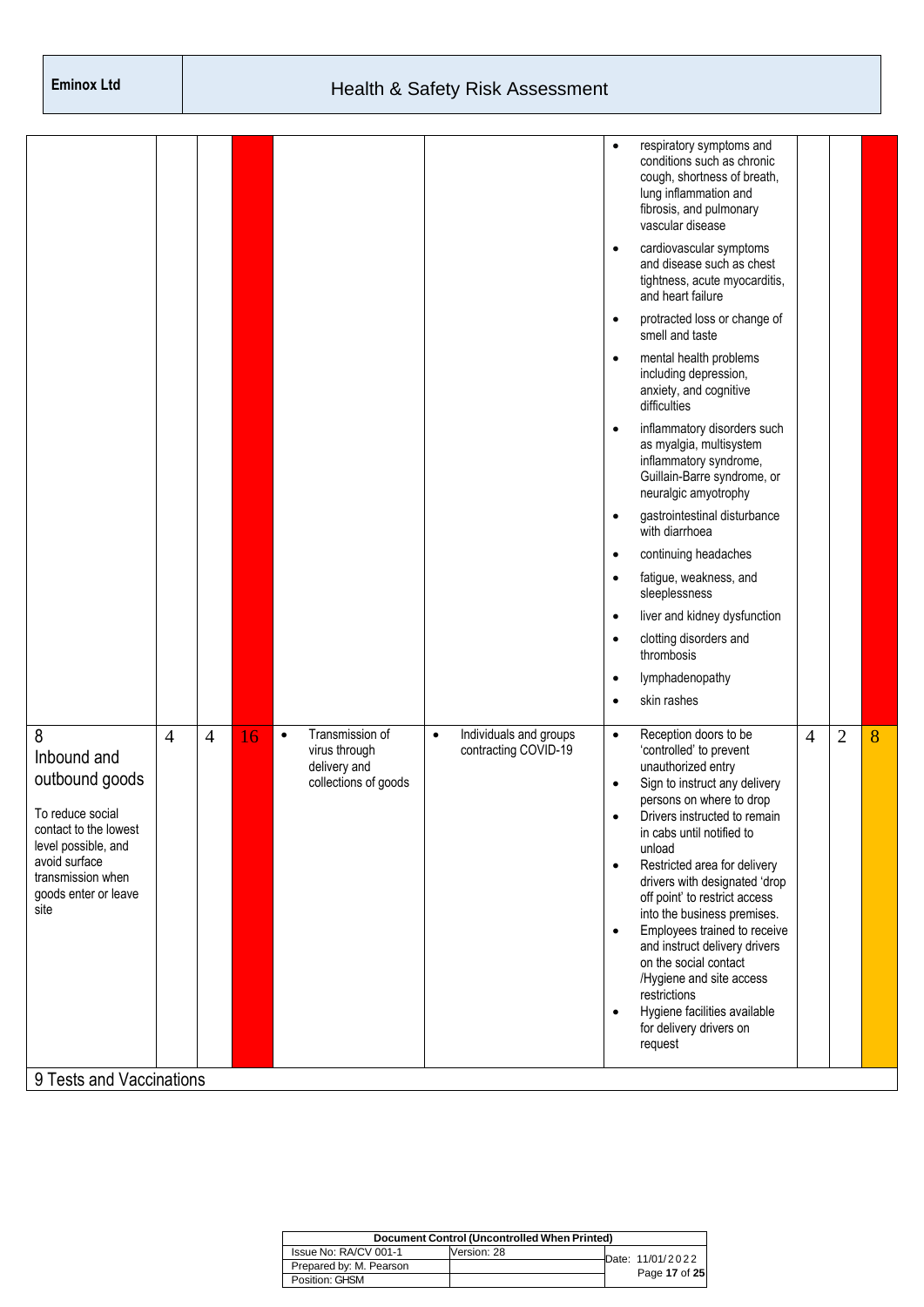| 9.1<br>Accessing<br>Testing<br>It is important that we<br>continue to put<br>measures in place to<br>reduce the risk of<br>COVID-19<br>transmission.                                                                                                                                                                                                                                                                                                                                                                                                                                                                                                                            | 4              | $\overline{4}$ | 16 | $\bullet$<br>$\bullet$<br>$\bullet$ | Uncontrolled<br>outbreak in the<br>workplace<br>Risk from<br>unvaccinated<br>individuals<br>Individuals not<br>maintaining social<br>distancing in the<br>workplace | $\bullet$              | Individuals and groups<br>contracting COVID-19                                                                                                                     | $\bullet$<br>$\bullet$<br>$\bullet$                                                                  | Testing area made available<br>for the LFD testing of<br>visitors, where required. For<br>testing to be carried out in a<br>safe manner, considering the<br>following:<br>-frequent cleaning<br>-good hygiene<br>-adequate ventilation<br>-disposal of used test kits<br>Employees who do not have<br>symptoms of COVID-19 can<br>access LFD testing, free of<br>charge from chemists and<br>the government website:<br>Order coronavirus (COVID-<br>19) rapid lateral flow tests -<br>GOV.UK (www.gov.uk)<br>Employees with symptoms<br>can access a free NHS PCR<br>test                                                                                                                                                                                                                                                                    | $\overline{4}$ | $\overline{2}$ | 8 |
|---------------------------------------------------------------------------------------------------------------------------------------------------------------------------------------------------------------------------------------------------------------------------------------------------------------------------------------------------------------------------------------------------------------------------------------------------------------------------------------------------------------------------------------------------------------------------------------------------------------------------------------------------------------------------------|----------------|----------------|----|-------------------------------------|---------------------------------------------------------------------------------------------------------------------------------------------------------------------|------------------------|--------------------------------------------------------------------------------------------------------------------------------------------------------------------|------------------------------------------------------------------------------------------------------|-----------------------------------------------------------------------------------------------------------------------------------------------------------------------------------------------------------------------------------------------------------------------------------------------------------------------------------------------------------------------------------------------------------------------------------------------------------------------------------------------------------------------------------------------------------------------------------------------------------------------------------------------------------------------------------------------------------------------------------------------------------------------------------------------------------------------------------------------|----------------|----------------|---|
| 9.2 Test & Trace<br>-Isolation<br>for fully vaccinated<br>/individuals under 18<br>years and six months/<br>persons exempt from<br>vaccination<br>From the 14th of<br>December 2021<br>individuals will not be<br>required to self-isolate<br>if contacted by track<br>and trace as a close<br>contact of a positive<br>case if:<br>they are fully<br>vaccinated<br>(unvaccinated<br>must still self-<br>isolate)<br>they have taken<br>$\bullet$<br>part in or are<br>currently part of<br>an approved<br>COVID-19<br>vaccine trial<br>they are not able<br>$\bullet$<br>to get<br>vaccinated for<br>medical reasons<br>From the 11th of<br>$\bullet$<br><b>January 2022 -</b> | $\overline{3}$ | 3              | 9  |                                     |                                                                                                                                                                     | $\bullet$<br>$\bullet$ | Increased potential for<br>unidentified positive cases<br>in the workplace.<br>Heightened risk of<br>infection for unvaccinated<br>individuals in the<br>workplace | $\bullet$<br>$\bullet$<br>$\bullet$<br>$\bullet$<br>$\bullet$<br>$\bullet$<br>$\bullet$<br>$\bullet$ | Anyone aged 5 years and<br>over, who has been<br>identified as a contact of<br>someone with COVID-19<br>and who is not legally<br>required to self-isolate, is<br>now strongly advised to take<br>a rapid lateral flow device<br>(LFD) test every day for 7<br>days or until 10 days since<br>their last contact with the<br>person who tested positive<br>for COVID-19 if this is<br>earlier. If any of<br>these LFD tests are positive,<br>they should self-isolate to<br>protect other people.<br>Workstations / desks<br>positioned to reduce social<br>contact<br>Managing occupancy levels<br>to reduce social contact<br>Fixed teams in place to<br>reduce movement in the<br>workplace<br>Avoiding use of shared / hot<br>desks and equipment<br>good hygiene<br>adequate ventilation<br>communicating current<br>government guidance | 3              | $\overline{2}$ | 6 |

| Document Control (Uncontrolled When Printed) |             |  |                  |  |  |  |  |  |  |
|----------------------------------------------|-------------|--|------------------|--|--|--|--|--|--|
| Issue No: RA/CV 001-1                        | Version: 28 |  | Date: 11/01/2022 |  |  |  |  |  |  |
| Prepared by: M. Pearson                      |             |  |                  |  |  |  |  |  |  |
| Position: GHSM                               |             |  | Page 18 of 25    |  |  |  |  |  |  |
|                                              |             |  |                  |  |  |  |  |  |  |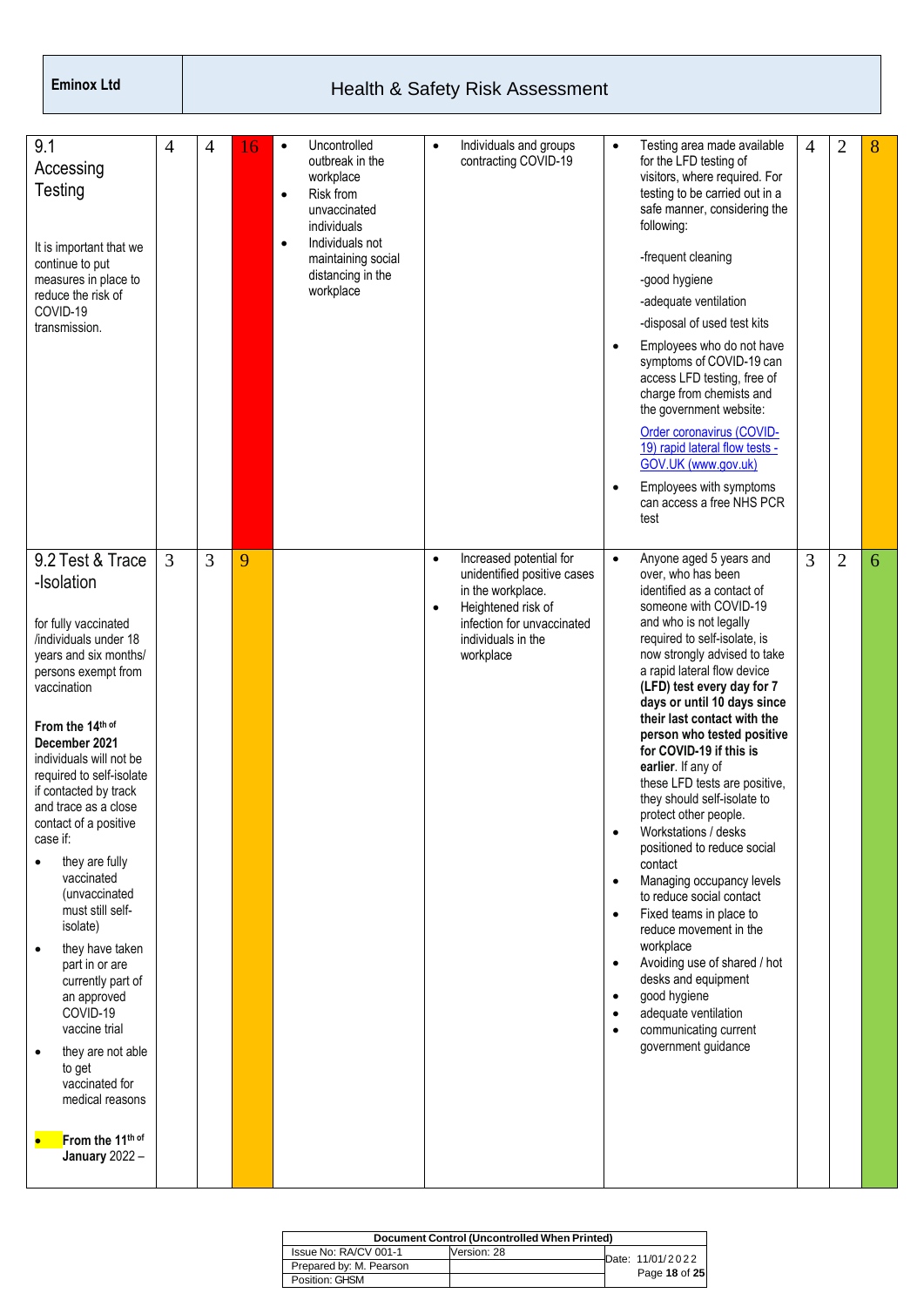| Asymptomatic people<br>who receive a positive<br>result for coronavirus<br>(COVID-19) will be<br>required to self-isolate<br>immediately and will<br>not be required to<br>take a PCR test to<br>confirm infection.<br>Anyone who receives<br>a positive LFD test<br>result should report<br>their result on<br>GOV.UK and must<br>self-isolate. People<br>who are displaying<br>the 3 main symptoms<br>of Covid-19 should<br>continue to take a<br>PCR test. |                |                |    |                                                                                                                                                                                                                                                                               |                                                                                                                                                                                                                                                                                                                                                                                                                                                            |                                                                                                                                                                                                                                                                                                                                                                                                                                                                                                                                                                          |   |                |   |
|---------------------------------------------------------------------------------------------------------------------------------------------------------------------------------------------------------------------------------------------------------------------------------------------------------------------------------------------------------------------------------------------------------------------------------------------------------------|----------------|----------------|----|-------------------------------------------------------------------------------------------------------------------------------------------------------------------------------------------------------------------------------------------------------------------------------|------------------------------------------------------------------------------------------------------------------------------------------------------------------------------------------------------------------------------------------------------------------------------------------------------------------------------------------------------------------------------------------------------------------------------------------------------------|--------------------------------------------------------------------------------------------------------------------------------------------------------------------------------------------------------------------------------------------------------------------------------------------------------------------------------------------------------------------------------------------------------------------------------------------------------------------------------------------------------------------------------------------------------------------------|---|----------------|---|
| 10.<br>Psychosocial<br>Impacts - covid-<br>19                                                                                                                                                                                                                                                                                                                                                                                                                 | $\overline{4}$ | $\overline{4}$ | 16 | Lack of phycological<br>$\bullet$<br>support and<br>communications for<br>individuals and<br>groups in the<br>workplace, who may<br>feel anxious<br>regarding the<br>withdrawal of the<br>Test & Trace /other<br>Covid-19<br>regulations and<br>returning to the<br>workplace | The following groups should be<br>considered:<br>Individuals who have a<br>$\bullet$<br>lower tolerance of risk as<br>a consequence of Covid-<br>19<br>Have been identified as<br>$\bullet$<br>part of a 'vulnerable<br>group'<br>Have family members who<br>$\bullet$<br>have been identified as<br>'vulnerable'<br>Persons who may not<br>$\bullet$<br>have been vaccinated<br>Groups and individuals<br>who maybe more 'risk<br>averse' than pre Covid. | Ensure phycological support<br>$\bullet$<br>and assurance is available<br>through both management<br>and support systems -<br>mental health first /<br>occupational health and EAP<br>support.<br>Workstations / desks<br>$\bullet$<br>positioned to reduce social<br>contact<br>Managing occupancy levels<br>$\bullet$<br>to reduce social contact<br>Fixed teams in place to<br>$\bullet$<br>reduce movement in the<br>workplace<br>Avoiding use of shared / hot<br>$\bullet$<br>desks and equipment<br>good hygiene<br>$\bullet$<br>adequate ventilation<br>$\bullet$ | 3 | $\overline{2}$ | 6 |
| 11. Autumn and<br><b>Winter Plan</b><br>2021: Plan B                                                                                                                                                                                                                                                                                                                                                                                                          | $\overline{4}$ | 4              | 16 | Failure To respond<br>$\bullet$<br>to the Governments<br>'Plan B'- identified<br>actions-Home<br>Working in the case<br>of a resurgence in<br>the Covid-19 virus.                                                                                                             | Introduction of the virus<br>$\bullet$<br>into the company sites,<br>without suitable control<br>measures/considerations<br>in place.                                                                                                                                                                                                                                                                                                                      | The business will use the<br>$\bullet$<br>following metrics to control<br>and manage any local /<br>national resurgence of the<br>virus:<br>1.<br>Monitor the<br>infection rates<br>locally and<br>nationally,<br>responding<br>according with<br>regards to Home<br>Working<br>measures<br>2.<br><b>Working from</b><br>home: Follow the<br>Governments<br>guidance, where<br>practicable and if<br>we identify,<br>through risk<br>assessment and<br>consultation, any<br>uncontrolled<br>hazards to an<br>individuals or                                              | 4 | $\overline{2}$ | 8 |

| Document Control (Uncontrolled When Printed) |             |  |                  |  |  |  |
|----------------------------------------------|-------------|--|------------------|--|--|--|
| Issue No: RA/CV 001-1                        | Version: 28 |  | Date: 11/01/2022 |  |  |  |
| Prepared by: M. Pearson                      |             |  | Page 19 of 25    |  |  |  |
| Position: GHSM                               |             |  |                  |  |  |  |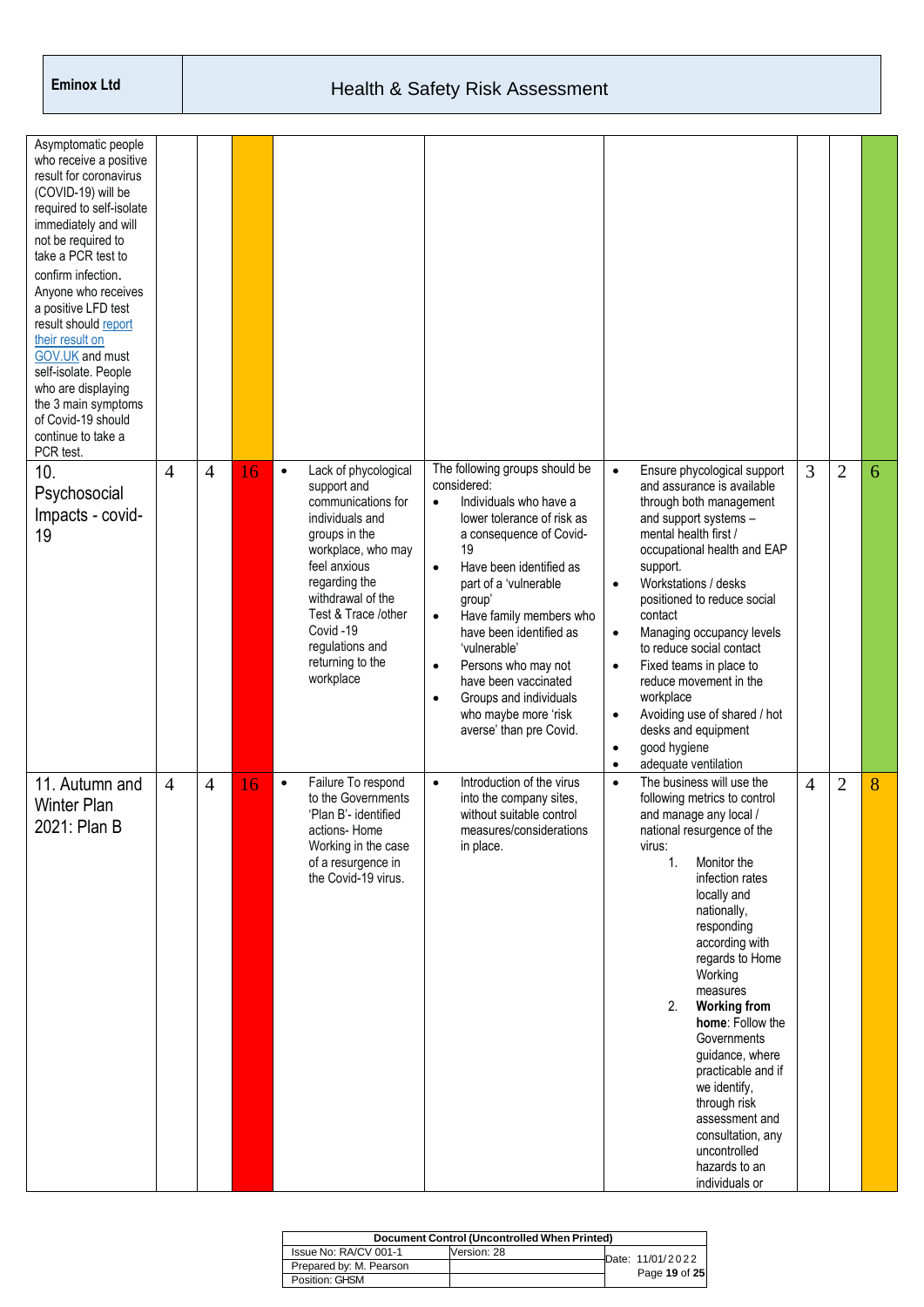| 11.1 Autumn<br>and Winter Plan<br><b>Omicron Variant</b> | $\overline{4}$ | $\overline{4}$ | 16 | The Omicron Variant<br>$\bullet$ | Currently under<br>$\bullet$<br>investigation (09/12/21)<br>Risk undefined<br>٠ | groups health,<br>safety, and<br>wellbeing. Taking<br>into consideration<br>both the physical<br>and mental<br>wellbeing of<br>individuals and<br>groups with<br>regards to the<br>need for any<br>home working<br>activities, outside<br>of current<br>arrangements,<br>where we cannot<br>suitably control<br>workplace Covid-<br>19 hazards.<br>Controls as identified in this<br>$\bullet$<br>risk assessment<br>Fully vaccinated identified<br>$\bullet$<br>close contacts to LFD test for<br>seven days from notification<br>by Test & Trace.<br>Unvaccinated individuals to<br>$\bullet$<br>self-isolate for 10 days if |
|----------------------------------------------------------|----------------|----------------|----|----------------------------------|---------------------------------------------------------------------------------|--------------------------------------------------------------------------------------------------------------------------------------------------------------------------------------------------------------------------------------------------------------------------------------------------------------------------------------------------------------------------------------------------------------------------------------------------------------------------------------------------------------------------------------------------------------------------------------------------------------------------------|
|                                                          |                |                |    |                                  |                                                                                 | identified as a close contact<br>by Test & Trace                                                                                                                                                                                                                                                                                                                                                                                                                                                                                                                                                                               |

|               |                                                 | ASSESSMENT RATING                             |           |                         |            |                     |
|---------------|-------------------------------------------------|-----------------------------------------------|-----------|-------------------------|------------|---------------------|
|               | Risk Rating without additional control measures |                                               |           | $(M)$ 7-10<br>$(L)$ 1-6 |            |                     |
|               | Implemented                                     | Risk Rating After Additional Control Measures |           | $(L)$ 1-6               | $(M)$ 7-10 | (H) 11-20           |
| Authorisation | <b>HSE Management</b>                           | Name:<br>Michael Pearson                      |           | Signature:<br>M-Rea     |            | Date:<br>11/01/2022 |
| Review        | <b>HSE Management</b>                           | Name                                          | Signature |                         |            | Date                |
| Comments:     |                                                 |                                               |           |                         |            |                     |

| Key:              | Colour Code        | <b>HSE Risk Rating Calculations Matrix</b> |        |          |                 |                 |                      |
|-------------------|--------------------|--------------------------------------------|--------|----------|-----------------|-----------------|----------------------|
|                   |                    | Likelihood $\rightarrow$                   | Likelv | Probable | <b>Possible</b> | <b>Unlikelv</b> | <b>Very Unlikely</b> |
| $L =$ Likelihood  | <b>High Risk</b>   | LConseauence                               |        | (4)      | (3)             |                 |                      |
|                   |                    | Fatality (4)                               | 20     | 16       |                 |                 |                      |
| $C =$ Consequence | <b>Medium Risk</b> | (3)<br><b>Major Injury</b>                 | 15     | 12       |                 |                 |                      |
|                   |                    | (2)<br>Minor Injury                        |        |          |                 |                 |                      |
| $R = Risk$        | <b>Low Risk</b>    | No Injury<br>(1)                           |        |          |                 |                 |                      |

| Document Control (Uncontrolled When Printed) |             |  |                  |  |  |  |
|----------------------------------------------|-------------|--|------------------|--|--|--|
| Issue No: RA/CV 001-1                        | Version: 28 |  | Date: 11/01/2022 |  |  |  |
| Prepared by: M. Pearson                      |             |  |                  |  |  |  |
| Position: GHSM                               |             |  | Page 20 of 25    |  |  |  |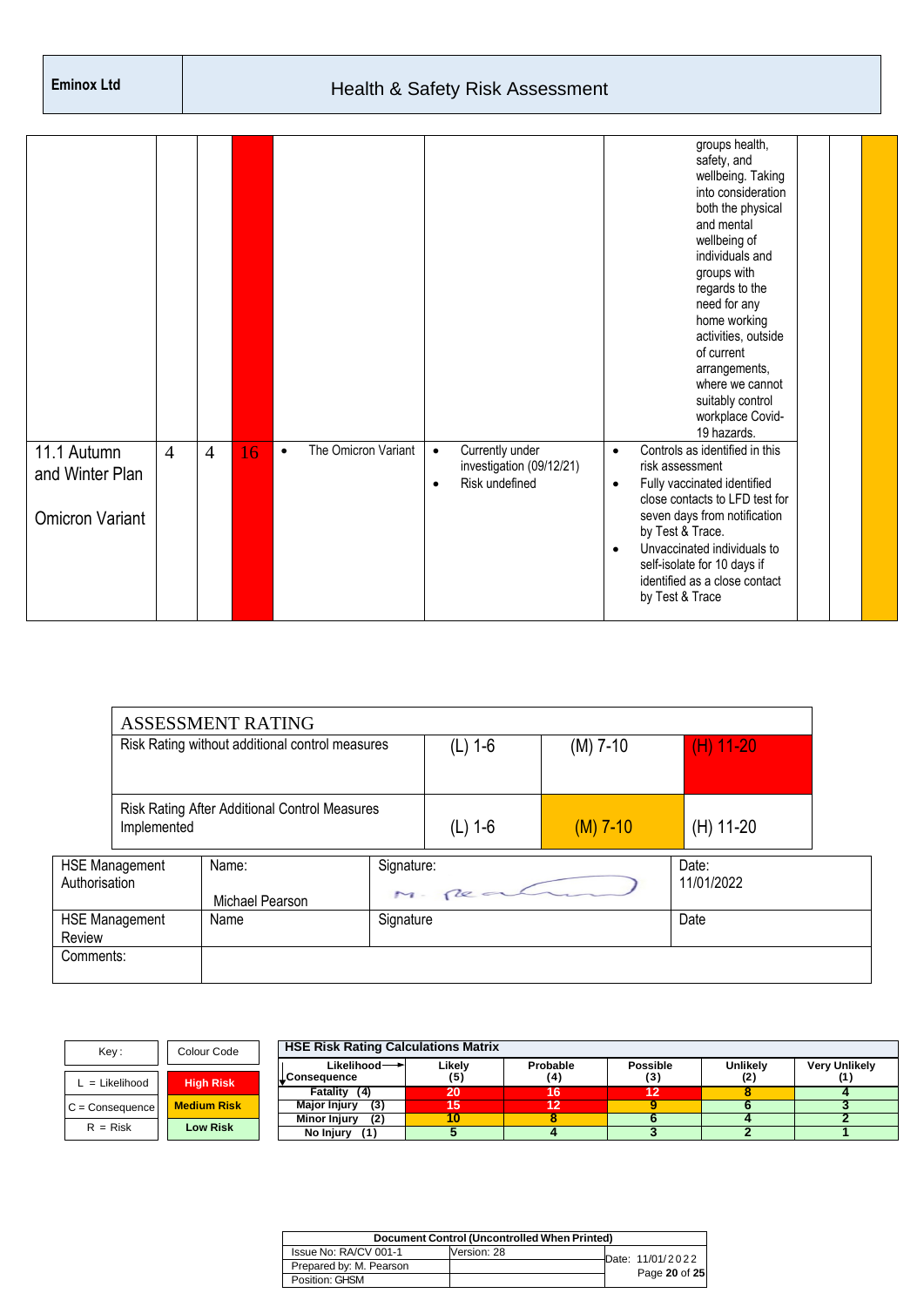| Appendix       |                                                                                                                                      |                                                                                                                                                                                                                                                                                                                                                                        |
|----------------|--------------------------------------------------------------------------------------------------------------------------------------|------------------------------------------------------------------------------------------------------------------------------------------------------------------------------------------------------------------------------------------------------------------------------------------------------------------------------------------------------------------------|
| 1.             | Guidance on cleaning after a known or<br>suspected case of COVID-19                                                                  | https://www.gov.uk/government/publications/covid-19-decontamination-<br>in-non-healthcare-settings/covid-19-decontamination-in-non-healthcare-<br>settings                                                                                                                                                                                                             |
| 2.             | <b>Clinically Extremely Vulnerable</b><br>People who may be at more risk of being<br>infected and/or an adverse outcome if infected. | Guidance on who is in this group can be found here:<br>https://www.gov.uk/government/publications/guidance-on-shielding-and-<br>protecting-extremely-vulnerable-persons-from-covid-19/quidance-on-<br>shielding-and-protecting-extremely-vulnerable-persons-from-covid-19<br>COVID-19: review of disparities in risks and outcomes - GOV.UK<br>(www.gov.uk)            |
| 3.             | NHS test and trace: workplace guidance                                                                                               | https://www.gov.uk/guidance/nhs-test-and-trace-workplace-guidance                                                                                                                                                                                                                                                                                                      |
| 4.             | Maintaining records of staff, customers, and<br>visitors to support NHS Test and Trace                                               | https://www.gov.uk/guidance/maintaining-records-of-staff-customers-and-visitors-<br>to-support-nhs-test-and-trace                                                                                                                                                                                                                                                      |
| 5.             | Reporting an outbreak in the workplace                                                                                               | Find your local council - GOV.UK (www.gov.uk)                                                                                                                                                                                                                                                                                                                          |
| 6.             | Link to local asymptomatic test site information                                                                                     | Tests for Gainsborough Subsidiaries:<br>Health advice and support - COVID-19 testing sites - Lincolnshire<br><b>County Council</b><br>Tests for Bradford:<br>Coronavirus testing in Bradford District   Bradford Council<br>Tests for Reading:<br>Coronavirus (Covid-19) - Reading Borough Council<br>Tests for Slough:<br>Mass rapid testing - Slough Borough Council |
| 7 <sub>1</sub> | Ventilation                                                                                                                          | HSE: Ventilation and air conditioning during the coronavirus (COVID-<br>19) pandemic:<br>Ventilation and air conditioning during the coronavirus (COVID-19)<br>pandemic (hse.gov.uk)                                                                                                                                                                                   |
| 8.             | <b>First Aid</b>                                                                                                                     | <b>Resuscitation Council UK</b><br>Resuscitation Council UK Statement on COVID-19 in relation to CPR<br>and resuscitation in first aid and community settings   Resuscitation<br><b>Council UK</b>                                                                                                                                                                     |
| 9.             | Vaccination                                                                                                                          | Public Health England - Employers Tool Kit<br>Employer Toolkit - Coronavirus Resource centre (phe.gov.uk)                                                                                                                                                                                                                                                              |
| 10.            | <b>Isolation Note - Positive cases</b>                                                                                               | Get an isolation note - NHS (111.nhs.uk)                                                                                                                                                                                                                                                                                                                               |
| 11.            | Check an isolation note                                                                                                              | Check an isolation note - NHS (111.nhs.uk)                                                                                                                                                                                                                                                                                                                             |

#### **Document Revisions**

| <b>Date</b>  | <b>Issue Number</b> | <b>Update</b>                                                                                               | <b>Section</b>                          |
|--------------|---------------------|-------------------------------------------------------------------------------------------------------------|-----------------------------------------|
| 22 May 2020  |                     | <b>First Publication</b>                                                                                    |                                         |
| 14 June 2020 | 2                   | Updated guidance on the need to<br>self-isolate if advised by the<br>government's Test and Trace<br>service | 2.2 People who need to self-<br>isolate |
| 14 June 2020 | 2                   | Guidance on Test and Trace for<br>workers and the need to keep a<br>record of staff shift patterns          | 7.1 Shift Patterns and Outbreaks        |

| Document Control (Uncontrolled When Printed) |             |  |                  |  |  |  |
|----------------------------------------------|-------------|--|------------------|--|--|--|
| Issue No: RA/CV 001-1                        | Version: 28 |  | Date: 11/01/2022 |  |  |  |
| Prepared by: M. Pearson                      |             |  |                  |  |  |  |
| Position: GHSM                               |             |  | Page 21 of 25    |  |  |  |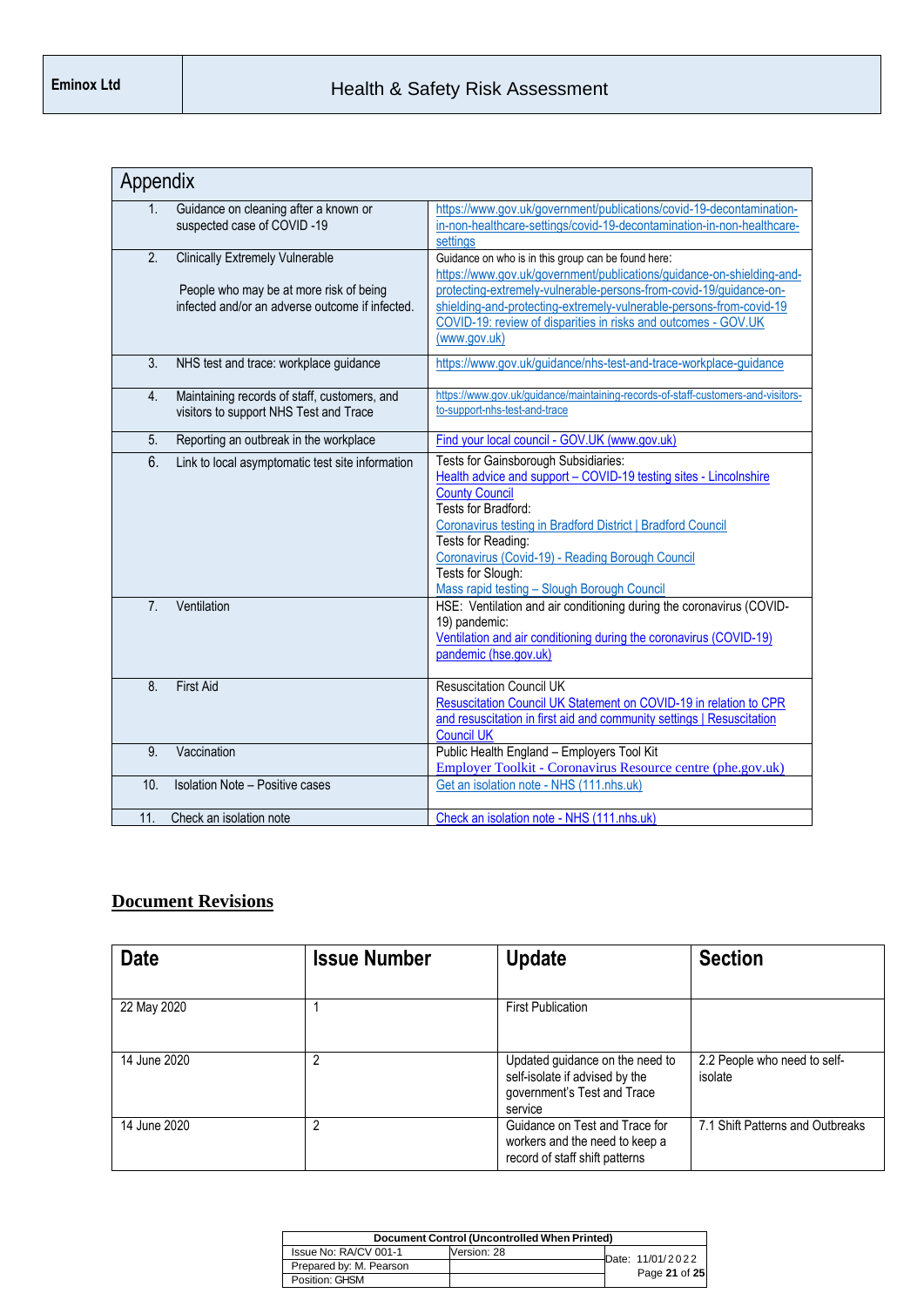| 24 June 2020      | 3              | Updated guidance on social<br>distancing to reflect 2m, or 1m<br>with risk mitigation where 2m is<br>not viable is acceptable. | 1.1 Managing Risk<br>Throughout                                                                        |
|-------------------|----------------|--------------------------------------------------------------------------------------------------------------------------------|--------------------------------------------------------------------------------------------------------|
| 3 July 2020       | 4              | Updated to include link to DHSC<br>guidance on Test and Trace                                                                  | 7.1 Shift Patterns and Outbreaks                                                                       |
| 3 July 2020       | 4              | Updated to discourage<br>shouting/loud music                                                                                   | 1.1. Managing Risk                                                                                     |
| 3 July 2020       | 4              | Updated to include guidance in<br>the event of a local lockdown                                                                | 1. Thinking about risk                                                                                 |
| 3 July 2020       | 4              | Update to the COVID-19 secure<br>poster to reflect 2m, or 1m with<br>risk mitigation where 2m is not<br>viable is acceptable   | 1.2 Sharing the results of your risk<br>assessment<br>Webpage                                          |
| 23 July 2020      | 5              | Include guidance in the event of a<br>COVID-19 outbreak in the<br>workplace as section 7.1.2                                   | 7.1 Shift Patterns and Outbreaks                                                                       |
| 23 July 2020      | 5              | Updated guidance on working<br>from home                                                                                       | 2. Who should go to work<br>Staying COVID-19 Secure in 2020<br>Poster                                  |
| 23 July 2020      | 5              | Updated guidance on ventilation<br>and mitigating against the<br>transmission of COVID-19                                      | 2.3 Ventilation                                                                                        |
| 23 July 2020      | 5              | Include guidance on disposing of<br>personal or business waste.<br>including face coverings and PPE                            | 5.2 Keeping your workplace clean                                                                       |
| 11 August 2020    | 5              | Updated guidance on face<br>coverings and where to wear<br>them.                                                               | 6.1 Face Coverings                                                                                     |
| 11 August 2020    | 6              | Updated guidance on the use of<br>public transport for work related<br>travel                                                  | 7.2 Work-related travel                                                                                |
| 11 August 2020    | 6              | Updated guidance on workforce<br>consultation in advance of<br>returning to work                                               | 2. Who should go to work                                                                               |
| 11 August 2020    | 6              | Guidance on those at higher risk<br>of COVID-19                                                                                | 2.1 Protecting people who are at<br>higher risk                                                        |
| 10 September 2020 | $\overline{7}$ | Updated guidance on face<br>coverings and where to wear them                                                                   | 6.1 Face Coverings                                                                                     |
| 10 September 2020 | $\overline{7}$ | Updated guidance to mandate the<br>collection of Test and Trace data                                                           | 7.1 Shift patterns and outbreaks                                                                       |
| 01 October 2020   | 8              | Updated guidance on working<br>from home                                                                                       | 2. Who should go to work                                                                               |
| 01 October 2020   | 8              | Guidance for workers travelling to<br>and from work                                                                            | 3.1 Coming to work and leaving<br>work                                                                 |
| 01 October 2020   | 8              | Updated guidance on business<br>obligations to support staff self-<br>isolating.                                               | 2.2 People who need to self-<br>isolate                                                                |
| 05 November 2020  | 9              | Updated to reflect new national<br>guidance.                                                                                   | 1.1 From November 4th, 2020,<br>People should stay at home where<br>possible and should only travel to |

| Document Control (Uncontrolled When Printed) |             |  |                  |  |  |  |
|----------------------------------------------|-------------|--|------------------|--|--|--|
| Issue No: RA/CV 001-1                        | Version: 28 |  | Date: 11/01/2022 |  |  |  |
| Prepared by: M. Pearson                      |             |  |                  |  |  |  |
| Position: GHSM                               |             |  | Page 22 of 25    |  |  |  |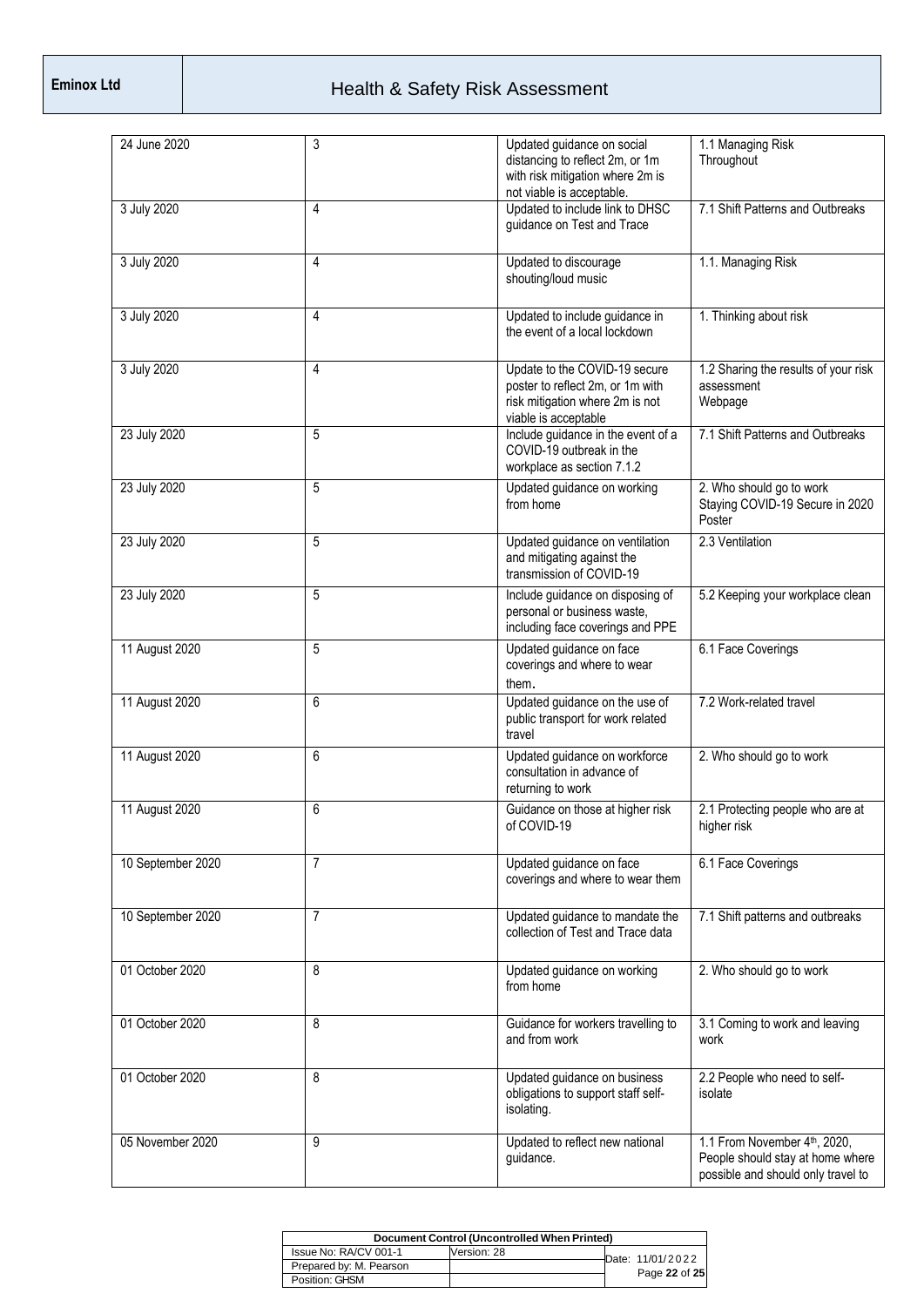|                  |    |                                                                                                                                         | work if they cannot work from<br>home                       |
|------------------|----|-----------------------------------------------------------------------------------------------------------------------------------------|-------------------------------------------------------------|
| 05 November 2020 | 9  | Updated guidance on car sharing<br>for travel to and from work                                                                          | 7.2.2 Car Sharing                                           |
| 05 November 2020 | 9  | clinically extremely vulnerable<br>individuals not attending work for<br>this period of restrictions                                    | 2.1 Protecting people who are at<br>higher risk             |
| 05 November 2020 | 9  | Self-Isolation                                                                                                                          | 7.3.1 Legal requirement to self-<br>isolate                 |
| 07 December 2020 | 10 | Managing Risk -Working from<br>home updated in line with Tier<br>system                                                                 | 1.1 Date change to recognise<br>introduction of Tier system |
| 07 December 2020 | 10 | Protecting the extremely<br>vulnerable within the Tier system.                                                                          | 2.1 Protecting people who are at<br>higher risk             |
| 07 December 2020 | 10 | Updated to capture effective<br>ventilation during winter months<br>and the use of ceiling /desk fans.                                  | 2.3 Ventilation                                             |
| 07 December 2020 | 10 | Updated to capture Car sharing<br>and effective ventilation in<br>vehicles.                                                             | 3.1 Coming to work and leaving<br>work - Car Sharing        |
| 07 December 2020 | 10 | Link updated to capture groups of<br>people who are more at risk.                                                                       | Appendix 3                                                  |
| 04 January 2021  | 11 | Update to capture introduction of<br>Tier 4 - Extremely Venerable<br>people should not attend work.                                     | 2.1 Protecting people who are at<br>higher risk             |
| 04 January 2021  | 11 | Date change to confirm Tier 4<br>working from home requirement<br>{as per T3}.                                                          | 1.1 Managing Risk                                           |
| 11 January 2021  | 12 | Update to capture lock down<br>requirement - working from home.                                                                         | 1.1 Managing Risk                                           |
| 11 January 2021  | 12 | Update to include T4 and<br>lockdown requirement regarding<br>extremely vulnerable persons<br>required to work from home or<br>furlough | 2.1 Protecting people who are at<br>higher risk             |
| 26 January 2021  | 13 | Update of information concerning<br>contact with the Local Health<br>Protection Team.                                                   | 7.1.2 Outbreak in the workplace                             |
| 14 February 2021 | 14 | Update of information concerning<br>contact with the Local Health<br>Protection Team.                                                   | 7.1.2 Outbreak in the workplace                             |
| 14 February 2021 | 14 | Addition of new section regarding<br><b>Tests and Vaccinations</b>                                                                      | 9. Tests and Vaccinations                                   |
| 14 February 2021 | 14 | Link to 'Action Cards' reference<br>LHPT's                                                                                              | Appendix 7                                                  |
| 14 February 2021 | 14 | Link to local asymptomatic test<br>sites                                                                                                | Appendix 8                                                  |
| 17 February 2021 | 14 | Reference to revised guidance<br>with regards to Extremely<br>vulnerable persons                                                        | 2.1 Protecting people who are at<br>higher risk             |

| Document Control (Uncontrolled When Printed) |             |  |                  |  |
|----------------------------------------------|-------------|--|------------------|--|
| Issue No: RA/CV 001-1                        | Version: 28 |  | Date: 11/01/2022 |  |
| Prepared by: M. Pearson                      |             |  |                  |  |
| Position: GHSM                               |             |  | Page 23 of 25    |  |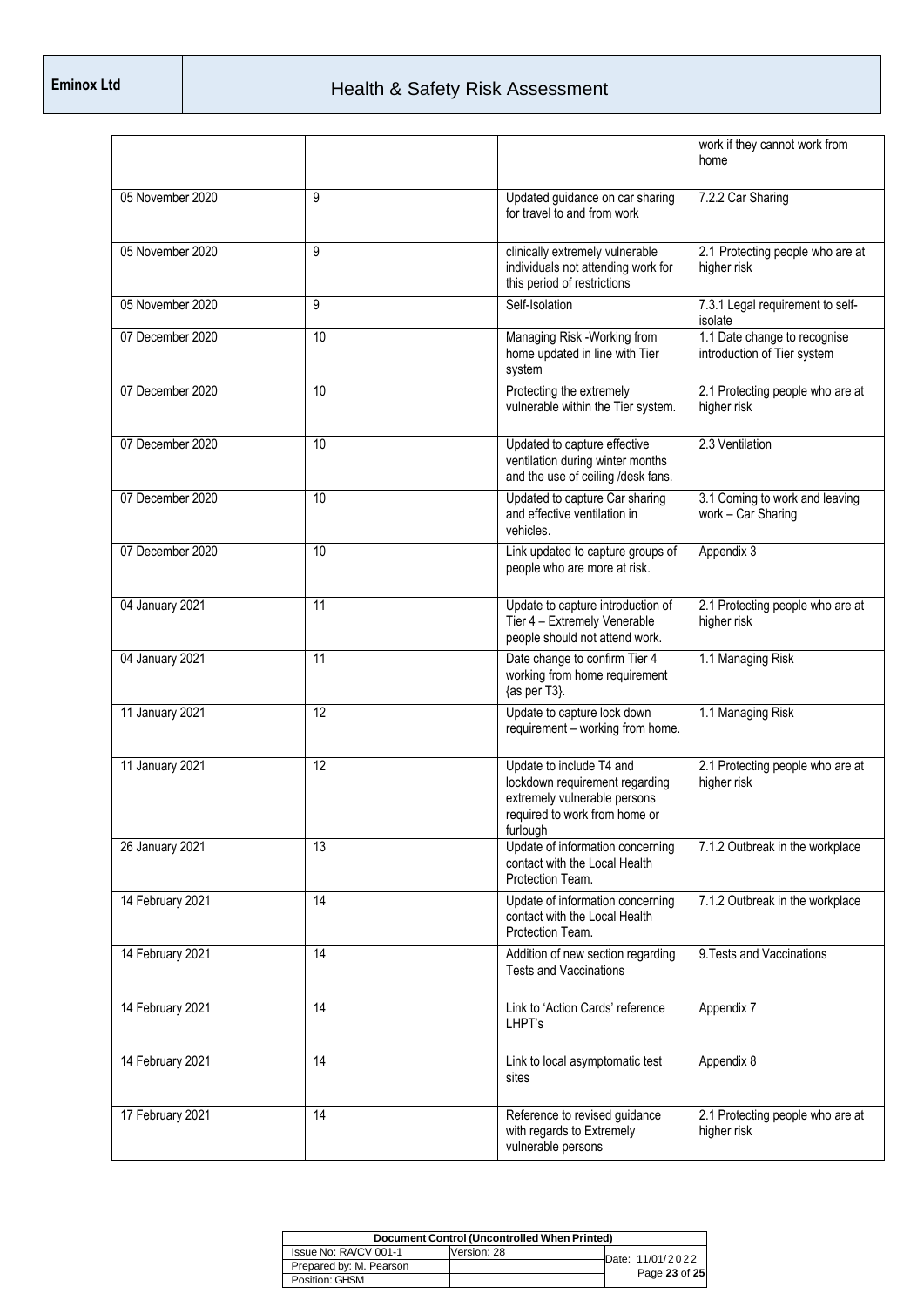| 24 February 2021   | 15              | Returning to work - Persons<br>referencing Long Covid-19                                                                                                                                                     | 7.3.1 Returning to work                                                                                          |
|--------------------|-----------------|--------------------------------------------------------------------------------------------------------------------------------------------------------------------------------------------------------------|------------------------------------------------------------------------------------------------------------------|
| 12 March 2021      | 16              | Ventilation in shared vehicles                                                                                                                                                                               | 7.2.2 Work related travel                                                                                        |
| 12 March 2021      | 16              | Ventilation in workplaces                                                                                                                                                                                    | 2.3 Ventilation                                                                                                  |
| 06 April 2021      | $\overline{17}$ | End of shielding advice                                                                                                                                                                                      | 2.1 Protecting people who are at<br>higher risk                                                                  |
| 23 July 2021       | 18              | Full rewrite in line with<br>Government Stage 4 Roadmap                                                                                                                                                      | <b>Full Rewrite</b>                                                                                              |
| 28 July 2021       | 19              | Metric applied to the requirement<br>for visitor testing                                                                                                                                                     | 4.1 Reducing the risk - visitors and<br>contractors                                                              |
| 02 August 2021     | 20              | Disposal of waste from a<br>confirmed Covid-19 case                                                                                                                                                          | 7.1 Outbreaks in the workplace                                                                                   |
| 02 August 2021     | 20              | Option for LFD testing prior to<br>meetings to offer greater flexibility                                                                                                                                     | 3.4 Meetings                                                                                                     |
| 06 August 2021     | 21              | Requirement for LFD negative<br>tests for persons car sharing on<br>business activities.                                                                                                                     | 7.2.1 Cars, accommodation, and<br>visits                                                                         |
| 16 August 2021     | 22              | Removal of the requirement to self<br>-isolate                                                                                                                                                               | 9.2 Track & Trace -Isolation                                                                                     |
| 18 August 2021     | 23              | Psychosocial Impacts - covid-19                                                                                                                                                                              | 10 Psychosocial Impacts - covid-<br>19                                                                           |
| 16 September 2021  | 24              | Covid-19 Response: Autumn &<br>Winter - Plan B                                                                                                                                                               | 11. Autumn and Winter Plan 2021:<br>Plan B                                                                       |
| 26th October 2021  | $\overline{25}$ | Addition of requirement to contact<br>the 'Self Isolation Hub' for known<br>positive workplace cases, and<br>unvaccinated individuals identified<br>as a close contact, who are<br>required to self-isolate. | 7.1 Outbreaks in the workplace                                                                                   |
| 26th October 2021  | 25              | Self-Isolation - Unvaccinated<br>individuals<br>Secondary confirmation -LFD<br>positive tests                                                                                                                | 2.2 People who need to self -<br>isolate                                                                         |
| 26th October 2021  | 25              | 'Social Distancing' in the<br>workplace                                                                                                                                                                      | 1.1 Managing Risk                                                                                                |
| 09th December 2021 | $\overline{26}$ | Covid-19 Response: Autumn &<br>Winter - Plan B                                                                                                                                                               | 11. Autumn and Winter Plan<br>updated to include Omicron close<br>contacts and considerations of<br>homeworkers. |
| 09th December 2021 | $\overline{26}$ | Additional information regarding<br>persons identified as CEV, and<br>the need for individuals to follow<br>general Covid-19 precautions and<br>specific medical advice to them<br>where applicable.         | 2.1 Protecting people who are at<br>higher risk                                                                  |
| 14th December 2021 | 27              | Change in guidance, regarding<br>fully vaccinated close contacts.<br>LFD testing for 7 days to replace<br>self- isolation.                                                                                   | 11.1 Autumn and Winter Plan<br><b>Omicron Variant</b>                                                            |
| 14th December 2021 | 27              | Change in guidance regarding 7-<br>day Lateral Flow Testing                                                                                                                                                  | 9.2 Test & Trace -Isolation                                                                                      |

| Document Control (Uncontrolled When Printed) |             |  |                  |  |
|----------------------------------------------|-------------|--|------------------|--|
| Issue No: RA/CV 001-1                        | Version: 28 |  | Date: 11/01/2022 |  |
| Prepared by: M. Pearson                      |             |  | Page 24 of 25    |  |
| Position: GHSM                               |             |  |                  |  |